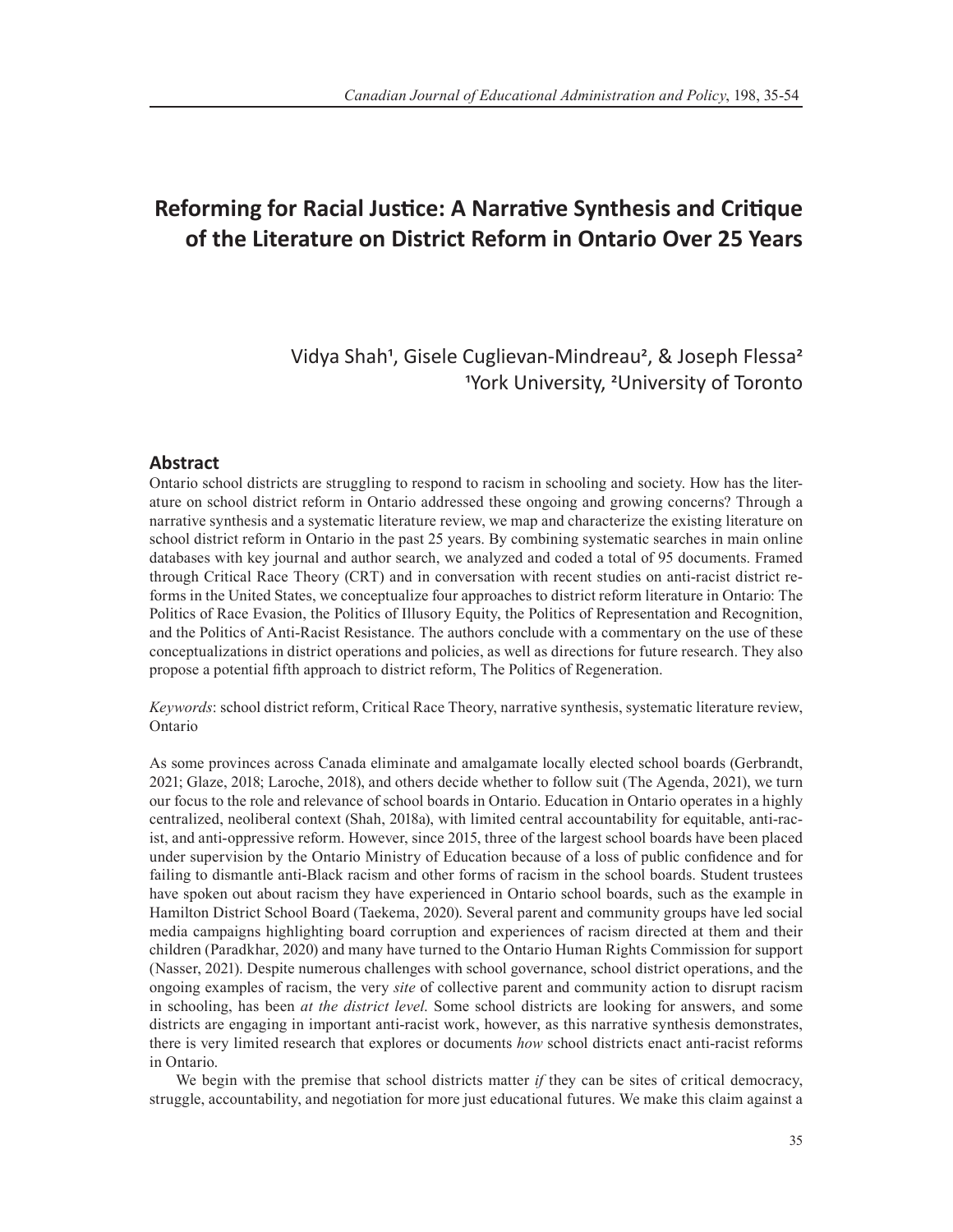backdrop of colonization and cultural genocide that founded this nation (Truth and Reconciliation Commission of Canada, 2012), knowing that schooling in Canada, and globally, has been a site of extreme dehumanization and harm, and continues to be harmful for Indigenous populations and historically oppressed populations. Given ongoing examples of racism and the increasing calls for racial justice, how prepared are districts to address the complexities of power, identity, and difference among students, staff, families, and communities? While this question can be answered in multiple ways, from interviews with district leaders, to participatory action research with community activists, this study is a narrative synthesis that maps and characterizes the literature on district reform in Ontario in the last 25 years. Despite the focus on Ontario districts, findings and implications for schooling internationally as mid-system or district reform is an important area of study worldwide.

We begin this study in 1996, just after the election of Ontario Premier Mike Harris who was instrumental in dismantling anti-racist commitments and structures, re-introducing academic streaming, and forefronting standardization and austerity as central to decision-making (Campbell, 2021). The Harris government passed the Fewer School Boards Act, (Bill 104), in 1997, which led to the amalgamation of seven school boards into the Toronto District School Board. In this narrative synthesis, we use the conceptualization of districts put forth by Rorrer et al. (2008), defined as "an organized collective constituted by the superintendent of the board (known as the Director of Education in Ontario); the central office-level administration; and principals, who collectively serve as critical links between the district and the school for developing and implementing solutions to identified problems (Land, 2002; McLaughlin, 1990)" (Rorrer et al., 2008, p. 311). Recent studies (Sampson & Diem, 2020; Shah, 2018a; Trujillo et al., 2014) have also included other key local actors when researching districts, such as community leaders and organizations, parents, and elected school board trustees. Our conception of district reform includes both the administrative functions of school districts (district staff), the governance responsibilities of school boards (elected trustees), and the politics and possibilities of student, family, and community engagement.

Previous critical reviews of literature on district reform, namely Trujillo's (2013) study and Rorrer et al.'s (2008) research on districts as institutional actors critiqued the literature on district reform for not moving beyond solely exploring technical aspects of reform. To encompass larger contextual and socio-political factors that are central to systemic inequities in education (Trujillo, 2013), they suggested that district reform studies can employ Critical Race Theory and critical policy analysis to provide a better understanding of the role of districts in advancing equity (Rorrer et al., 2008). We use Critical Race Theory as a central framework and gesture towards decolonial frameworks to analyze the literature and develop a conceptual framework that delineates between various approaches to reform, with a focus on how racism and intersecting systems of oppression are addressed, or not. This conceptual framework is heavily influenced by more recent anti-racist approaches to district reform in the United States (Diem & Welton, 2020; Hashim et al., 2021; Hernández, 2021; Kissell & Trujillo, 2021; Sampson & Diem, 2020; Trujillo, 2013; Turner, 2015, 2020) and anti-racist approaches and critiques to schooling in Ontario (Carr, 1999, 2006, 2008; Dei, 1999; Dei & Karumanchery, 2003; Joshee, 2007; Rezai-Rashti et al., 2017; Shah, 2018a) that have yet to influence school district reform literature in meaningful ways. We reflect on how this research could reconceptualize the role of the district, impact school board operations and the changing policy context in Ontario, and offer insights into the implications for policy development and future research that seeks to dismantle systemic racism in education at the district level.

### **Theorizing Race and Reform**

 A growing body of scholarship on race, districts, and the politics of education explore both macro-political district influences that are heavily influenced by socio-political, economic, and historical realities, as well as micro-political influences such as the role of racial sense-making in understandings of racial inequity and responses to those inequities, recognizing that relationships in districts are raced, classed, and gendered (Shah, 2018a; Trujillo, 2013; Trujillo et al., 2014; Turner, 2020). We draw largely on Critical Race Theory (CRT) to frame understandings of district reform<sup>1</sup>. CRT asserts that racism is both historical and contemporary in its manifestations and impacts that operate culturally, socially, politically, and economically to reproduce racial inequality (Delgado & Stefancic, 2001; Howard & Navarro, 2016; Lad-

 $^1$  Readers will be aware that CRT is very controversial in the United States and elsewhere. We are not engaging that controversy because our aim is to explore anti-racist district reform and CRT is foundational to that exploration.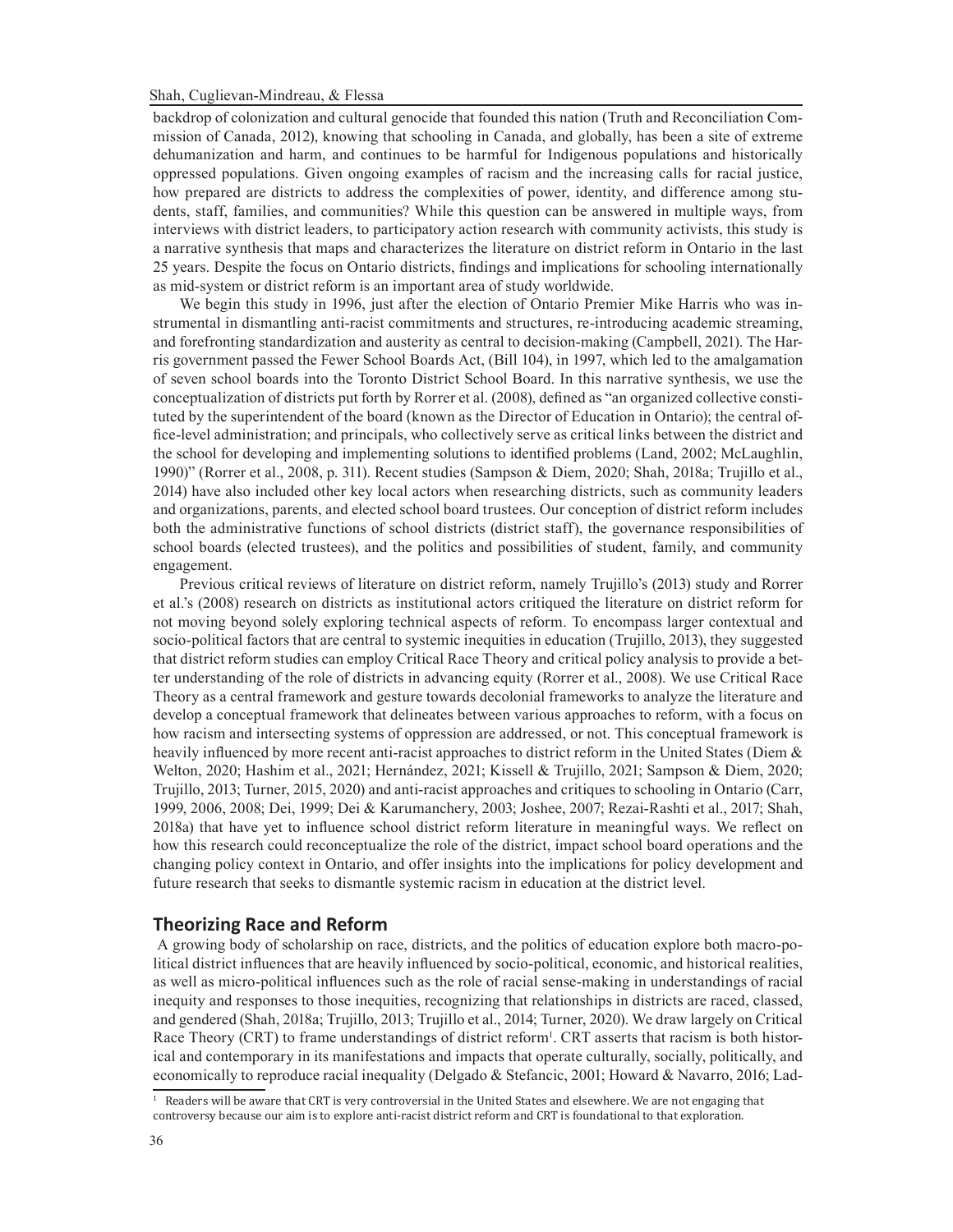son-Billings, 2013). CRT also explores the normalization of whiteness and the permanence of racism in systems, laws, structures, society, and the state, making both race and racism largely invisible to White people (Delgado & Stefancic, 2001).

The conceptual framework is heavily influenced by four studies on reform and district reform for racial and intersecting justices. In a study of a district reform for equity in Toronto, Canada, Shah (2018a) identified a spectrum of thinking about opportunity gaps along 4 axes: redistribution (inequalities in the material conditions of schooling), recognition (inequalities in cultural belonging and social status), representation (inequalities in voice that affect decision-making), and re-education (inequalities related to pedagogies and learning). Each axis is represented as a spectrum of thinking with affirmative discourses at one end, rooted in neo/liberal notions of individualism, excellence, standardization, and inclusionary politics, and transformative discourses at the other end, rooted in critical notions of difference, recognition, rights, context, and power.

In her ethnographic account of two school districts in Wisconsin, Turner (2020) examined structural inequity, racial sensemaking, and district leadership based on colour-blind managerialism, which manages accountability through monitoring achievement gaps and marketing diversity while appeasing White families, powerful constituents, and local pressures. Turner describes color-blind managerialism as a racial project of school district leadership and policy that highlights the links between colour evasive sense-making and the racialized and classed structures of new managerialism. She identifies the importance of community members, especially from racialized and minoritized groups, understanding and responding to inequities in school districts.

In their book *Anti-Racist Educational Leadership and Policy: Addressing Racism in Public Education,* Diem & Welton (2020) analyzed how several educational policies are developed and implemented through a colour-evasive, market-driven lens, and provide action-oriented solutions to promote racial justice. They explored policies such as school choice, school closures, standardized testing, student discipline, and school funding. They offered anti-racist strategies such as ensuring policies explicitly address racism, centering systemic racism and structural inequalities, identifying causes of structural racism, collecting race-based data, creating pathways and networks for racialized leaders to increase representation, ensuring accountability measures for incidents of racism, and centering conflict as generative.

Finally, we were influenced by a Canadian study that mapped interpretations of decolonization in the context of higher education (Andreotti et al., 2015). While we center this study in CRT, we recognize the importance of decolonizing paradigms that challenge modernity's adherence to systems and structures in helping us explore the tension between reform and abolition. While this study centers school district reform, Andreotti et. al (2015) provided a framework in higher education that includes perspectives of abolition that can easily be mapped on to the work and structures of districts. The authors presented four fluid categories. *Everything is awesome* results in minor institutional change in which there is no recognition of the need for decolonization as a desirable project. *Soft reform* speaks to conditional inclusion into mainstream, liberal spaces through redistribution of resources and tokenistic cultural diversity, leaving structures intact. *Radical reform* speaks to recognition, representation, redistribution, voice, and reconciliation, and challenges epistemic dominance. While the first three phases speak to system expansion, the *beyond reform* space speaks to system decline aimed at dismantling intersecting systems of power. It includes system walkouts (creating alternative communities), system hacking (creating spaces to educate people about the violences of the system), and hospicing (bearing witness and learning from systems in decline). These four studies have informed the conceptual framework that guided our data analysis on school district reforms in Ontario over the past 25 years, which include studies on policies, reforms, district leadership, and governance.

#### **Context**

Ontario is one of the most diverse provinces in Canada and has seen major changes to affirming that diversity over the last 25 years. The Ontario education system consists of 72 K-12 publicly-funded school districts that constitute four education systems (English Public, English Catholic, French Public, and French Catholic) serving approximately 2 million students (Ontario Ministry of Education, n.d.). A progressive era of equity policies and practices came to an end with the election of the Conservative Harris government in 1995. We saw the reintroduction of academic streaming and the removal of the Ontario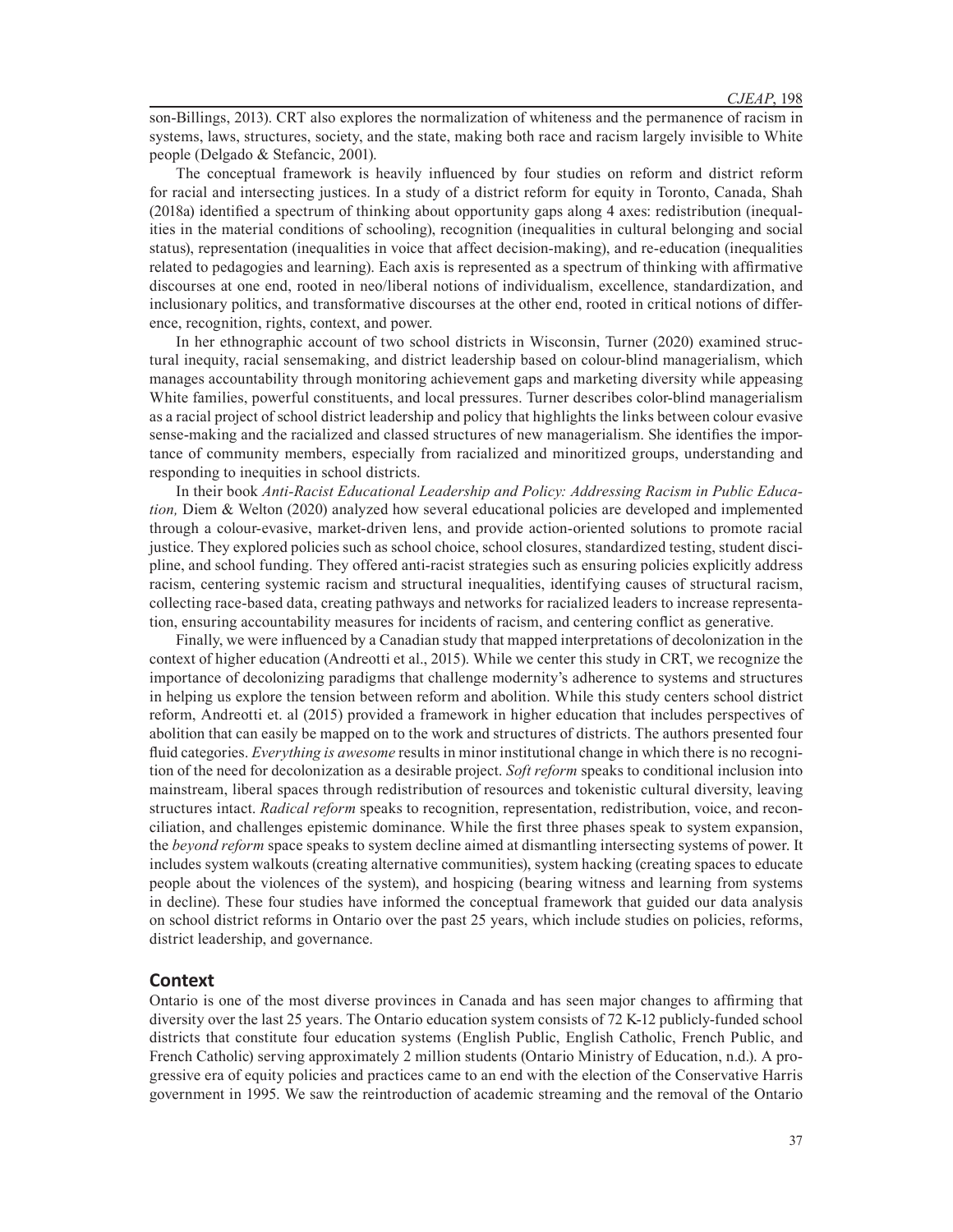Ministry of Education's Anti-Racism, Equity and Access Division, both of which had negative effects on the options and pathways for racialized and minoritized students (Parekh et al., 2011). We also saw the complete centralization of school board funding, the amalgamation of seven legacy school boards in the Toronto Area, and decreased salaries and numbers of elected trustees (Garcea, 2014). The Harris government also supported province-wide teacher testing and changes to teachers' working conditions (Gaskell & Levin, 2012).

The Liberal government of 2003 took further steps to institutionalize the standards-based curriculum movement in Ontario by defining acceptable performance measures, providing support to schools that did not meet these measures, and holding itself accountable for meeting these targets (Anderson & Macri, 2009). Most important was the introduction of provincially mandated targets for student performance that included 75% of students reaching the provincial standard in grade 6 by 2008 and a secondary school graduation rate of 85% by 2012 (Anderson & Macri, 2009). The Ministry of Education introduced the Ontario Literacy and Numeracy Secretariat that both supported school boards to reach provincial targets and held them accountable to these targets (Anderson & Macri, 2009).

Different narratives explain changes to district reform approaches in Ontario over the years. Hargreaves et al. (2018) referred to a shift from the "Age of Achievement and Effort" until about 2014 to the "Age of Learning, Well-being and Identity" when student well-being became a central focus of the Ontario Ministry of Education. Campbell (2021) identified two strands that have advanced Ontario's focus on excellence and equity. Strand one focused on closing student achievement gaps and improving student success with attention to gender, English Language learners, and Special Education Students. Strand two focused on systemic changes to support classrooms, schools, and districts to address a broader range of systemic discrimination. The latter focus was further supported by Ontario's 2009 Equity and Inclusive Education Strategy, the purpose of which was to promote inclusive education and identity and eliminate discriminatory bias and systemic barriers that may limit students' learning, growth, and contribution to society (Ontario Ministry of Education, 2009). Still, many scholars have argued that Ontario's education system has failed to adequately acknowledge the systemic barriers that harm the well-being, experiences, opportunities, and life and schooling outcomes of Indigenous, Black, and other racialized groups of students, students marginalized by poverty, disabled students, and gender and sexual minority students (Airton et al., 2019; Brown & Parekh, 2013; Dei, 2003; Dion et al., 2010; James & Turner, 2017; Shah, 2018a). This narrative synthesis attempts to explain these differences. Furthermore, as much of this research has been used to inform schooling nationally and internationally, findings will have implications well beyond Ontario.

### **Methods**

This systematic literature review is informed by narrative synthesis, which consists of synthesizing findings from multiple studies and presenting results as "storytelling" or narration in order to generate new insights (Mays et al., 2005; Popay et al., 2006.). Narrative synthesis, as opposed to the traditional narrative review, relies on a systematic and transparent search, appraisal and synthesis of studies to generate new knowledge (Mays et al., 2005; Popay et al., 2006). As we familiarized ourselves with the literature on district reform in Ontario, we built narratives (or *counter-narratives*) from a critical, anti-racist stance. A narrative, as we understand it, has the power of telling stories that emerge from "data", in this case, data made up of selected publications over a time span of 25 years. This study followed an adaptation of the six iterative stages for narrative synthesis proposed by Popay et al. (2006), which consist of: i) determining the aim of the study and the research questions; ii) conducting the literature search; iii) screening the preliminary list of documents; iv) extracting data and appraising studies; v) developing a conceptual framework for data analysis, and vi) analyzing data and presenting results. Following Hallinger's (2014) call for methodological transparency in systematic literature reviews, we describe each of these stages in detail.

# *Purpose of Study*

The main purpose of this literature review is to map and characterize the existing literature on district reform in education in Ontario over the past 25 years, framed through Critical Race Theory. We conducted a bounded search procedure (Hallinger, 2014) that combined systematic searches in key online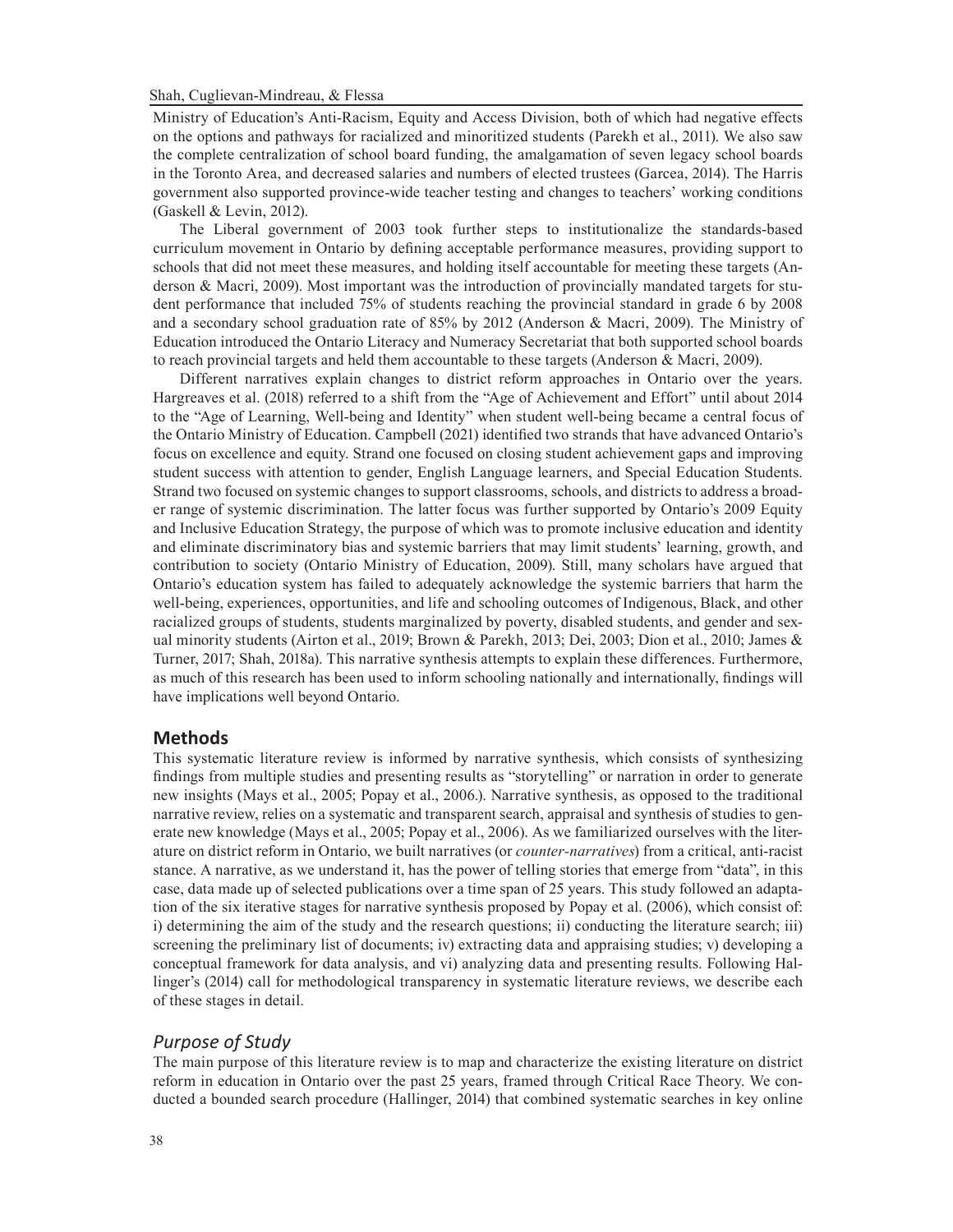databases with key journal and author searches for the past 25 years (1996 – 2021). 1996 represents the beginning of the Harris years in Ontario that saw some of the most significant reductions in equity and anti-racism structures and policies.

# *Search Procedures*

Systematic searches were conducted in main online databases (Web of Science, ERIC/ProQuest, Pro-Quest Thesis and Dissertations, Education Source, CBCA, CPI-Q and Scopus). These databases were selected in order to cover a wide spectrum of journals in education, social sciences, and humanities as well as interdisciplinary journals. We combined different search terms and search parameters that were expanded as needed. During our first searches, we used the terms school board\* or school district\*. Most of the articles that came up were those published in educational change and educational administration journals. We figured that by combining different search terms we could locate articles with critical approaches to districts and district reform that were not published in mainstream educational administration and educational change journals. We then searched for the following terms either in the title or in the abstract: school board\*, school district\*, combined with polic\*, reform\*, rac\*, equity\*, social justice, anti-racism, and CRT. The terms Canada or Ontario was added to refine our search. The online database search method was combined with searches in key education journals in North America. These journals had been previously identified through the online database search and drew on insider knowledge of the research team. Instead of focusing only on journals that are known to publish work on district reform, we expanded our scope to map as many articles as possible about district reform from critical perspectives, to find counter-narratives to what has traditionally been published about district reform. Articles were reviewed in journals concerned with educational administration and management, educational change, educational policy and leadership, public policy, race, ethnic studies, and critical studies. Key author search using the ancestry approach, as well as a review of reviews of literature on district reform and bibliographies were also part of the search strategy. While issues of trustworthiness and quality of the studies were considered, we decided not to limit our search to peer-reviewed journals, since we wanted to include studies about district reform that had traditionally been excluded from academic discussions. For this reason, we decided to include well-circulated research reports, doctoral dissertations, and practitioner magazines. Through this combined search method, a total of 256 documents were generated for this time period. All the articles were saved in the citation management program Zotero.

# *Study Selection Using Inclusion and Exclusion Criteria*

The second step consisted of conducting a full document screening to determine whether they met the following inclusion criteria:

- School districts as the main unit of analysis
- Studies conducted in Ontario, Canada and studies by Ontario-based scholars that include Ontario in their wider school district analysis
- Studies focusing on provincial policies directly affecting school districts in aspects of equity or anti-racism (i.e., equity or anti-racism policies)
- Studies that have been published in the past 25 years (1996 2021)

Through this screening process a total of 95 empirical and conceptual documents were selected as part of the final database. Many documents were excluded because they did not focus primarily on the district as a unit of analysis (e.g., school level leadership), had not been conducted primarily in Ontario, or had not been published in the past 25 years. We included articles concerning governance, equitable reforms, district leadership, and policy changes/assessments concerning districts. We did not include articles about school-level leadership (Lopez, 2021; McMahon, 2007, 2009; Ryan, 2003; Shah, 2018b; Tuters & Portelli, 2017) despite their influence on principals and district leaders. Articles about curriculum or teacher training were not included. We did not include books, book reviews, review essays, conference papers, or newspaper articles.

Data sources for this literature review include 95 English-language documents on district reform in Ontario, including peer-reviewed articles  $(n=63)$ , book chapters  $(n=4)$ , research reports  $(n=13)$ , doctoral dissertations (n=13), education magazine articles (n=1), and one article published in an international encyclopedia. While some publications make specific reference to a school district, many speak about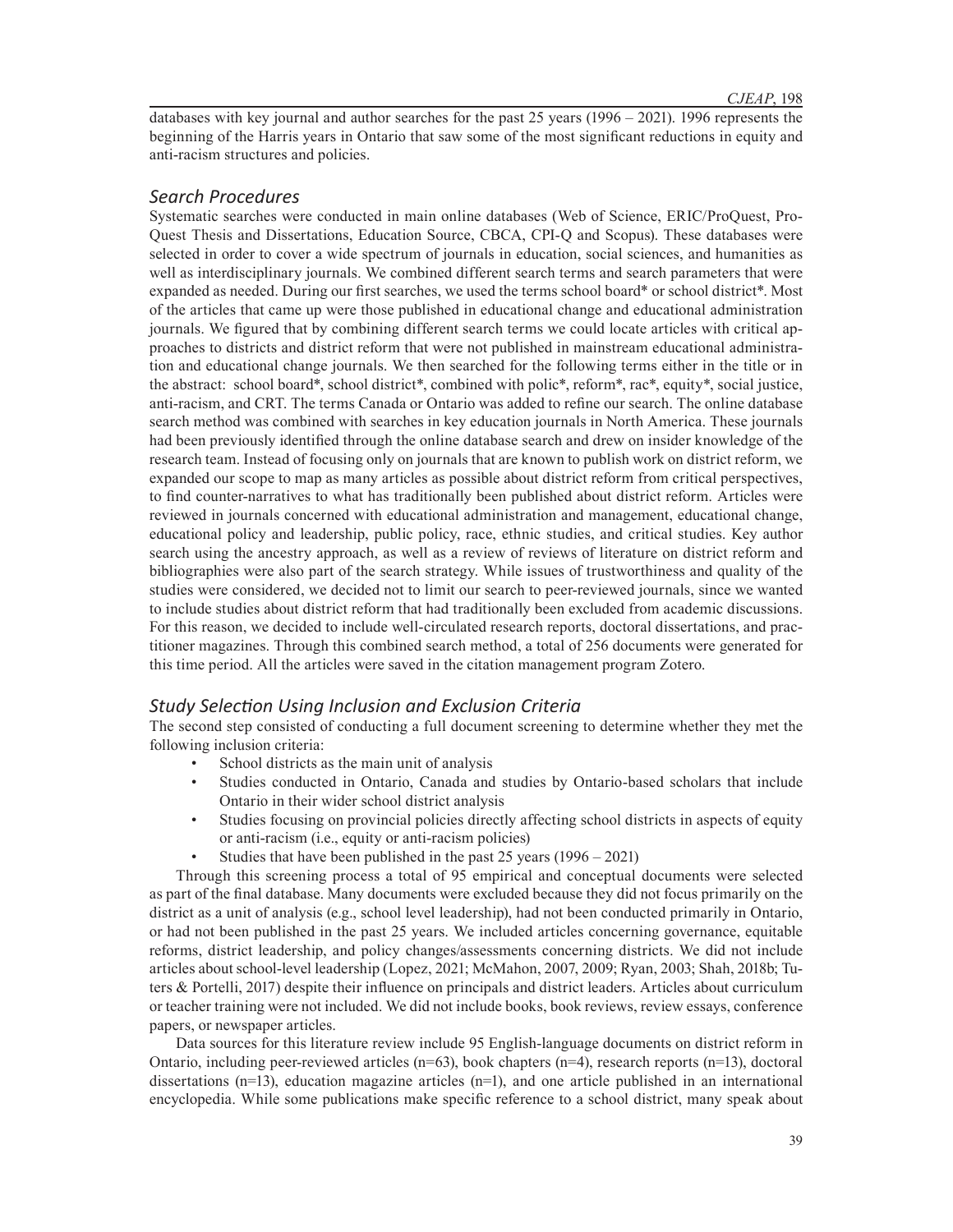districts in Ontario broadly, and can include English Catholic, French Catholic, English public, and French public boards. Documents included in our database come from a variety of sources representing the wide range of documents available to scholars and practitioners in this field.

# *Data Extraction and Initial Coding*

Data extraction was conducted in two stages. The first stage consisted of extracting general descriptive data for each study such as reference (author, title, source, date), purpose/ research questions, context (location), conceptual  $\&$  theoretical framings, methodologies (qualitative, quantitative, mixed methods, literature review, conceptual piece) and general findings. This information was entered into an Excel spreadsheet. The second stage consisted of a normative appraisal of studies based on CRT (Delgado  $\&$ Stefancic, 2001; Howard & Navarro, 2016; Ladson-Billings, 2013). We developed a set of nine categories connected to critical pedagogies, specifically CRT, including: a) centers issues of race and inequality in education; b) identifies causes of inequalities; c) identifies intersecting forms of subordination; d) positions equity as separate from excellence; e) challenges the status quo; f) includes historically oppressed communities, g) challenges traditional paradigms, and h) analyzes the impact of neoliberalism and colour evasion on education equity. All documents were appraised against each of the nine categories. Data clearly illustrating the main aspects of each category was extracted from each document and placed into an Excel spreadsheet. Thus, the final spreadsheet contains key citations from each document for each of the applicable categories.

This second stage of coding and the subsequent analysis was an iterative process that spanned eight months. Each article was first examined and coded by one of the researchers with a second researcher reviewing the coding independently and then discussing the final coding. In some ambiguous cases we went back to the critical, CRT framing and closely examined different sections of the article until we reached an agreement. In a few cases, it was hard to choose the evidence from each document that best illustrated the aspects that were being appraised, and the dialogue between researchers was even more important here. At the end of this data extraction process and initial coding, the 95 documents were categorized into general descriptive categories and appraised using critical, CRT-derived criteria.

## *Developing our Conceptual Framing and Data Analysis*

After the data extraction stage was finished, we turned to the conceptual literature for our data analysis. We reviewed multiple articles about district reform that had been written from critical stances. As stated above, we found three articles (Diem & Welton, 2020; Shah, 2018a; Turner, 2020) that conceptualized research about district reform from critical and anti-racist perspectives. We added a fourth article (Andreotti et al., 2015) that explored reform in higher education from decolonial framings. Instead of using any single one of these frameworks to categorize the articles, we developed our own conceptual framework by combining dimensions and criteria from all frameworks [See Figure 1]. Thus, our final conceptual categories were generated inductively by analyzing the narratives and approaches to district reform from the article database in conversation with concepts in these four articles. Through this iterative process we went back to our research questions, reviewed the extracted data, and discussed common and distinct trends. It is important to note that our analysis focused on the articles and texts at hand, and not on the researchers themselves. Our narrative analysis landed in the following four conceptual approaches: Politics of Race Evasion, Politics of Illusory Equity, Politics of Representation and Recognition and, Politics of Anti-Racist Resistance. These approaches are developed in the General Findings section. All articles from our database were coded deductively into one of the four categories, understanding that this is a spectrum and that these categories are overlapping rather than exclusionary.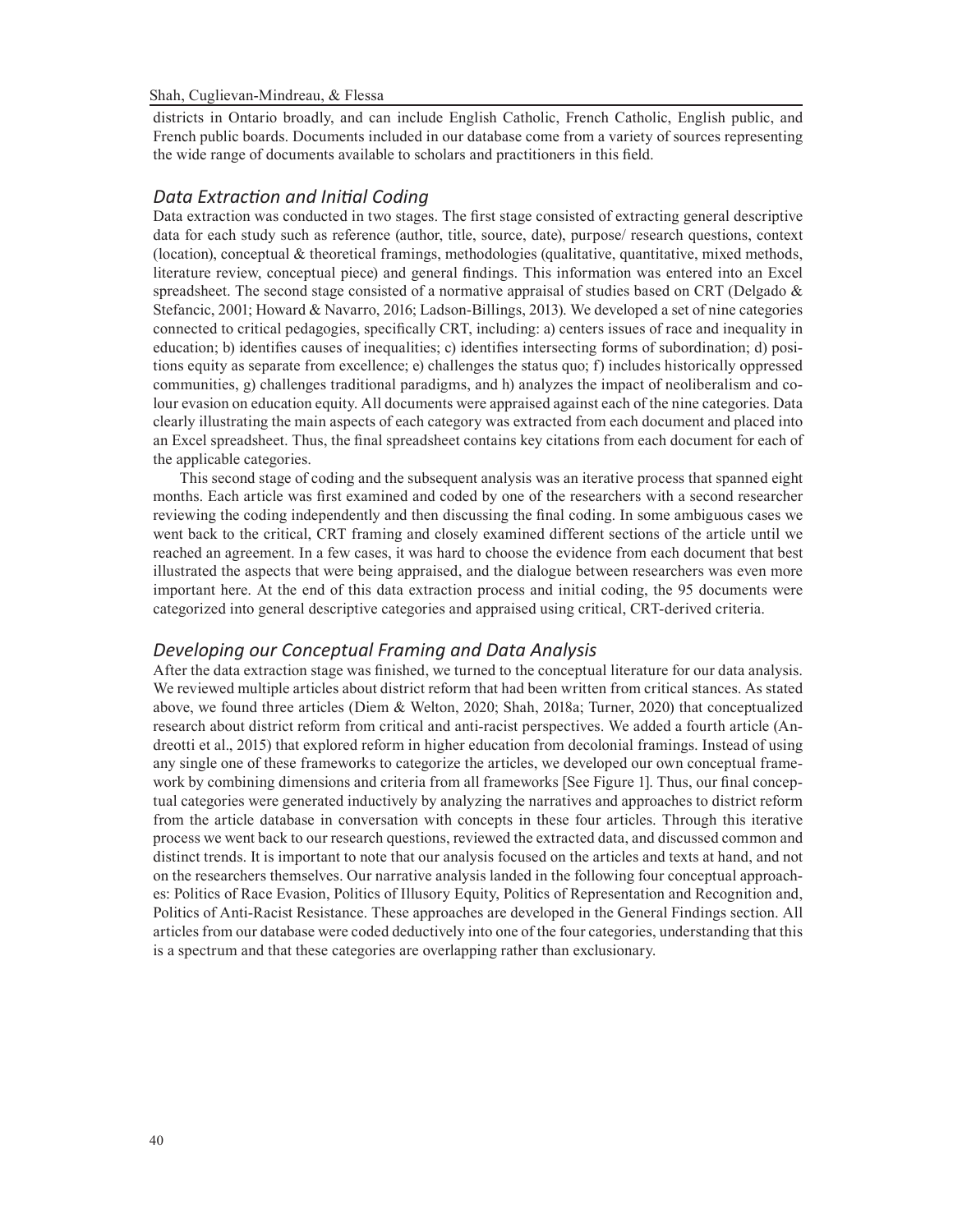## **Figure 1** *Approaches to School District Reform Literature through Critical Race Theory*

# Approaches to School District Reform Literature through Critical Race Theory



4 = Andreotti et. al, 2015 3 = Diem & Welton, 2020 2 = Turner, 2020 1 = Shah, 2018a

# *Limitations*

Some of the methodological limitations of this study stem from the complexity of incorporating as many studies as possible about district reform in Ontario in our literature review. In this sense, we did not focus on assessing the robustness of studies but rather including as many as we found relevant to our study. Also, it was sometimes difficult to appraise heterogeneous studies that are presented in very different formats (peer-reviewed versus technical reports), that used different methodological approaches (qualitative, quantitative, or mixed) or that aimed at very different objectives (conceptual versus empirical).

# **Descriptive Findings**

Table 1 provides high-level descriptive findings of the studies that were included and analyzed.

|                                              | <b>Politics of Race</b><br>Evasion (1) | <b>Politics of</b><br><b>Illusory Equity</b><br>(2) | <b>Politics of</b><br>Representation<br>and Recognition<br>(3) | <b>Politics of</b><br><b>Anti-Racist</b><br><b>Resistance (4)</b> |
|----------------------------------------------|----------------------------------------|-----------------------------------------------------|----------------------------------------------------------------|-------------------------------------------------------------------|
| <b>Total</b><br>publications<br>per category | 18                                     | 19                                                  | 30                                                             | 28                                                                |
| $%$ of total<br>number of<br>publications    | 19.00%                                 | 20.00%                                              | 32%                                                            | 29%                                                               |

# **Table 1**

*Descriptive Data Grouped by Conceptual Categories*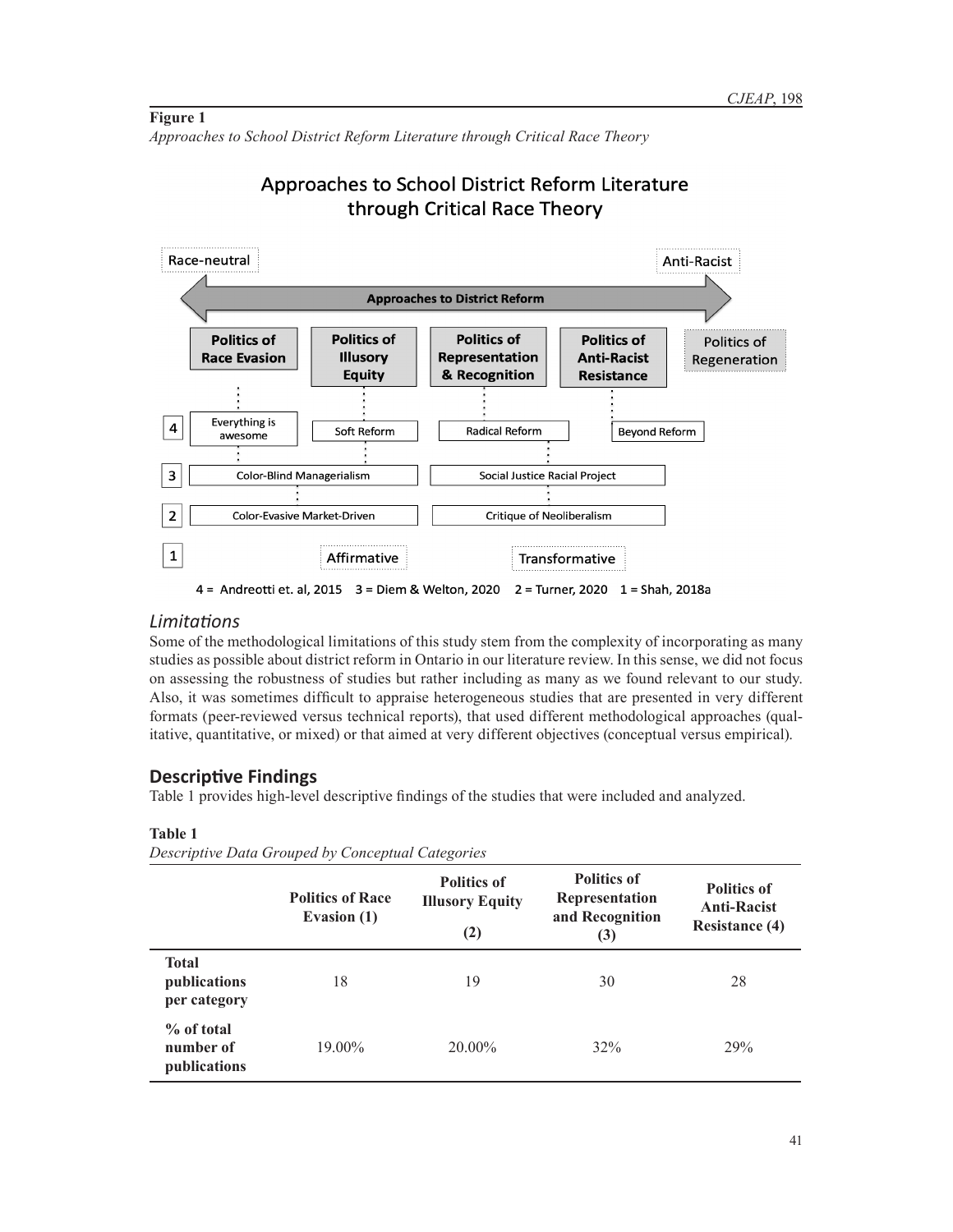|                                                                                                           | <b>Politics of Race</b><br><b>Evasion</b> (1)                                                                                      | <b>Politics of</b><br><b>Illusory Equity</b><br>(2)                                                        | <b>Politics of</b><br>Representation<br>and Recognition<br>(3)                                                                                       | <b>Politics of</b><br><b>Anti-Racist</b><br><b>Resistance (4)</b>                                                             |
|-----------------------------------------------------------------------------------------------------------|------------------------------------------------------------------------------------------------------------------------------------|------------------------------------------------------------------------------------------------------------|------------------------------------------------------------------------------------------------------------------------------------------------------|-------------------------------------------------------------------------------------------------------------------------------|
| <b>Types of</b><br>publications                                                                           | 14 peer-<br>reviewed<br>articles, 2<br>research report,<br>1 doctoral<br>dissertation,<br>1 chapter in<br>encyclopedia             | 11 peer-reviewed<br>articles, 6<br>research reports,<br>1 doctoral<br>dissertation, 1<br>book chapter      | 18 peer-reviewed<br>articles, 8<br>doctoral<br>dissertations, 2<br>research reports,<br>2 book chapters                                              | 20 peer-reviewed<br>articles, 3<br>research reports,<br>3 doctoral<br>dissertations, 1<br>magazine article,<br>1 book chapter |
| <b>Main journals</b><br>(In the case of<br>peer-reviewed<br>articles with<br>two or more<br>publications) | Journal of<br>Educational<br>Change; Journal<br>of Educational<br>Administration;<br>Leadership<br>and Policy in<br><b>Schools</b> | Canadian Journal<br>of Educational<br>Administration<br>and Policy;<br>Journal of<br>Educational<br>Change | Canadian Journal<br>of Educational<br>Administration<br>and Policy;<br>Canadian Journal<br>of Education;<br>Education<br>Policy Analysis<br>Archives | Race, Ethnicity<br>and Education;<br>Journal of<br><b>Education Policy</b>                                                    |
| Dates of<br><b>Publication</b>                                                                            | $2004 - 2020$                                                                                                                      | 2000-2020                                                                                                  | 2000-2021                                                                                                                                            | 1999-2020                                                                                                                     |
|                                                                                                           |                                                                                                                                    |                                                                                                            |                                                                                                                                                      |                                                                                                                               |

#### **Total # of publications: 95**

A total of 95 articles were included in our database. The majority of the publications fall into categories 3 and 4 of our analytic framework, representing 32 and 29 percent of all publications, respectively. Publications in categories one and two have a higher percentage of articles published in peer-reviewed journals that generally specialize in educational change, educational administration, and leadership. Publications in categories three and four include more doctoral dissertations and research reports and tend to be published in a wider variety of journals, not restricted to educational administration and leadership. As shown by the dates of publication, these four strands of literature have developed simultaneously, with category one showing a slightly later starting date. While we searched for articles published between 1996 and 2021, we could not find any relevant articles published in 1996, 1997 and 1998.

# **General Findings**

We present the four approaches separately for clarity and distinction, recognizing that in reality, they are permeable, overlapping, and at times, aspirational. These approaches are inherently political in whose ideologies, realities, and imaginings they enable and foreclose. Below, we describe each approach as a narrative synthesis with regards to conceptions of equity and anti-racism, the goal of district reform, district-level leadership, policy analysis, governance, parent and community engagement and accountability.

### *Politics of Race Evasion*

In the *politics of race evasion,* there is a complete absence of race analysis. District research that is silent on issues of race and racism are interventions that uphold white supremacy in their very erasure of collective experiences. There is a hyper-focus on the individual student, family, and educator, which purports values of neo/liberalism and colour-evasion in upholding the myths of neutrality and objectiv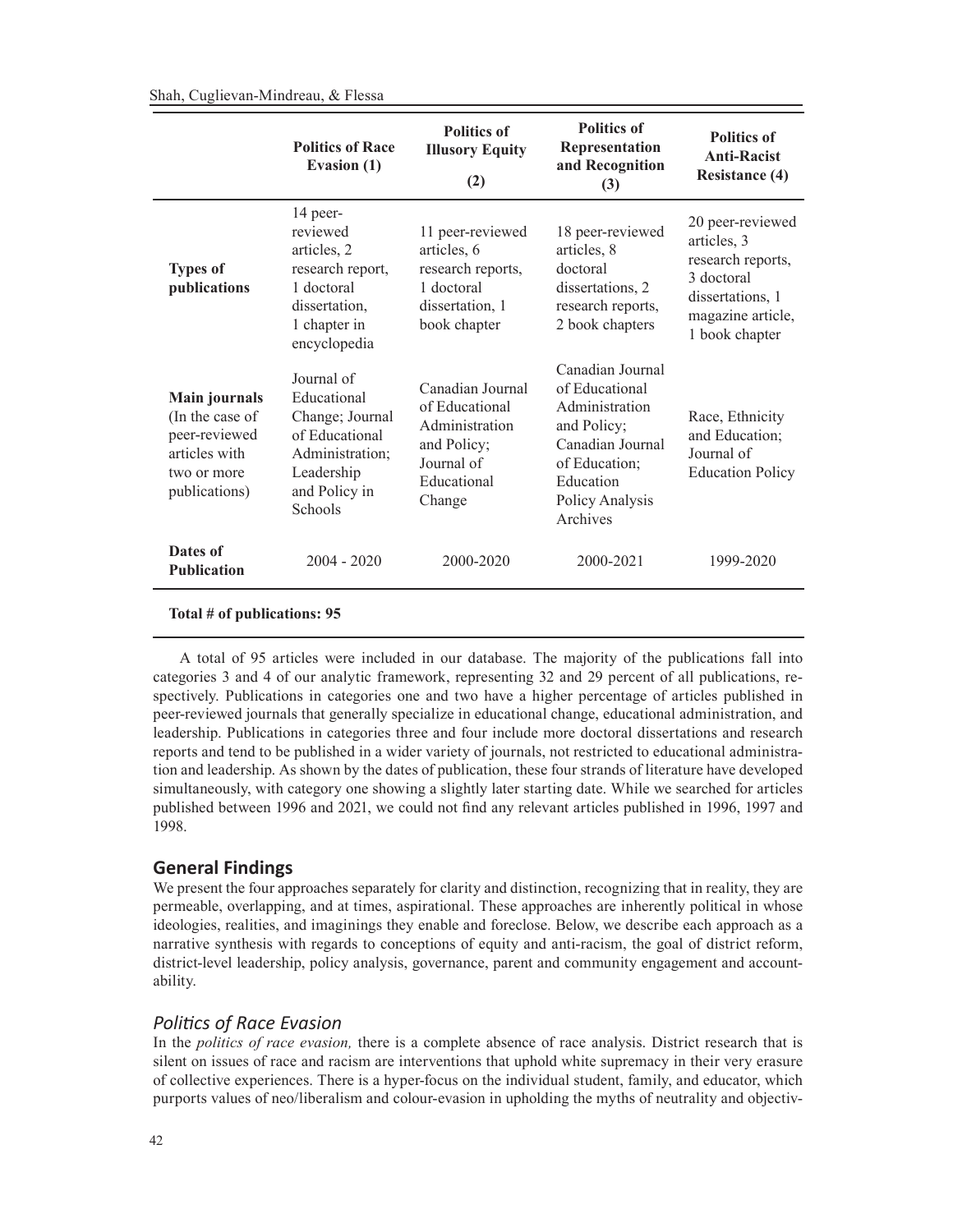ity. In this approach, we see district reform literature concerned with increasing student achievement, or "raising the bar" (Anderson, 2006; Cooper & Levin, 2013; Fullan, 2010, 2016; Hannay & Earl, 2012; Leithwood, 2013b; Leithwood & Azah, 2017). This approach is primarily concerned with district effectiveness and conceives of effectiveness as meeting targeted goals for student achievement. Studies in this approach use narrow, market-based indicators of literacy and numeracy on standardized test scores as "evidence" of both teaching and learning, and an "objective" measure through which educators can engage in professional learning to improve student performance. This body of literature is often critiqued by critical scholars as it promotes narrow ideals based on norms defined by whiteness that center the interests, perspectives, and realities of white people (Leonardo, 2004; Portelli et al., 2007).

Many of the studies focus on strategies of knowledge mobilization to create knowledge workers (Kay & Carruthers, 2017; Cooper & Levin, 2003; Hannay & Earl, 2012), with a focus on data-literacy and professional learning (Hannay & Earl, 2012; Leithwood & Azah, 2017; Leithwood et al., 2019). However, the particular knowledge that is valued here does not consider nor account for difference, systems of power, or identities. For example, none of the frameworks or studies that interrogate student data and achievement include CRT or any anti-oppressive framework that accounts for larger socio-political and historical contexts, even studies of districts serving a high proportion of "disadvantaged", "low SES", or "minority" students. This approach encourages district leaders to become the lead instructional learners to improve student achievement as measured by standardized test scores (Anderson, 2013; Fullan, 2010; Leithwood, 2013b; Leithwood & Azah, 2017; Leithwood et al., 2004; Leithwood et al., 2019) and focuses on the creation of professional learning communities to facilitate such learning (Garofalo, 2015; Kutsyuruba et al., 2015; Telford, 2014).

This approach also focuses on technocratic changes and within-district factors as levers for change. For example, we see lists of characteristics of highly effective districts that focus almost exclusively on within-system factors, such as negotiating top-down and bottom-up demands, capacity-building, and managing resources with the flexibility that schools need to adapt reforms to local schools (Anderson, 2006, 2013; Anderson et al., 2012; Fullan, 2009, 2010; Leithwood & Azah, 2017). These characteristics are largely disconnected from the political, ideological, and demographic contexts of districts, which have disproportionately disadvantaged racialized and minoritized students (Noguera, 2006).

# *Politics of Illusory Equity*

In the *politics of illusory equity*, the role of districts is to identify and close gaps in standardized test scores based on limited markers of identity. These studies explored achievement gaps in relation to Indigeneity, gender, students with Special Education needs, and English language learners (Li, 2008). Race, gender identity, and sexual orientation are not included in this conception of demographic data collection, significantly skewing understandings of "gaps" and the systems of oppression that give rise to them. In this approach, there is a separation between discourses of equity aimed at "closing gaps" and discourses of excellence aimed at "raising the bar", with some studies speaking to the importance of both raising the bar and closing the gap (Anderson & Macri, 2009; Campbell et al., 2006; Fullan et al., 2004), and other studies positioning excellence and equity as the same goal (Hargreaves, 2020; Hargreaves et al., 2018). Similar to studies in the first approach, these studies demonstrate a strong focus on building data literacy, using evidence (standardized test scores) for organizational learning and accountability, and centralizing and aligning instructional and assessment practices to meet predetermined standards. In contrast to the first approach, this approach has a greater focus on targeted strategies for increasing literacy and numeracy scores for particular populations of students *in the gap* (Campbell, 2014) as well as "minimizing undesirable, indirect effects of assessment on student learning and well-being" (Campbell et al., 2018, p. 7).

This gap-closing approach is framed through inclusionary and additive politics that leave, intact, an existing neoliberal order (Shah, 2018a) and colour-blind managerialism (Turner, 2020). Despite an increased focus on identity, the theoretical framings that guide these studies do not engage an analysis of power. Equity in education is constructed as "sameness in outcomes, success, readiness to learn, potential, and choices" (Shah, 2018a, p. 39). As such, supports are put in place to "fill gaps" for students "at risk" (Leithwood, 2010), which reinforces deficit mindsets, essentializes the experiences of students with particular identities, and locates both failure and success in individual students and their families,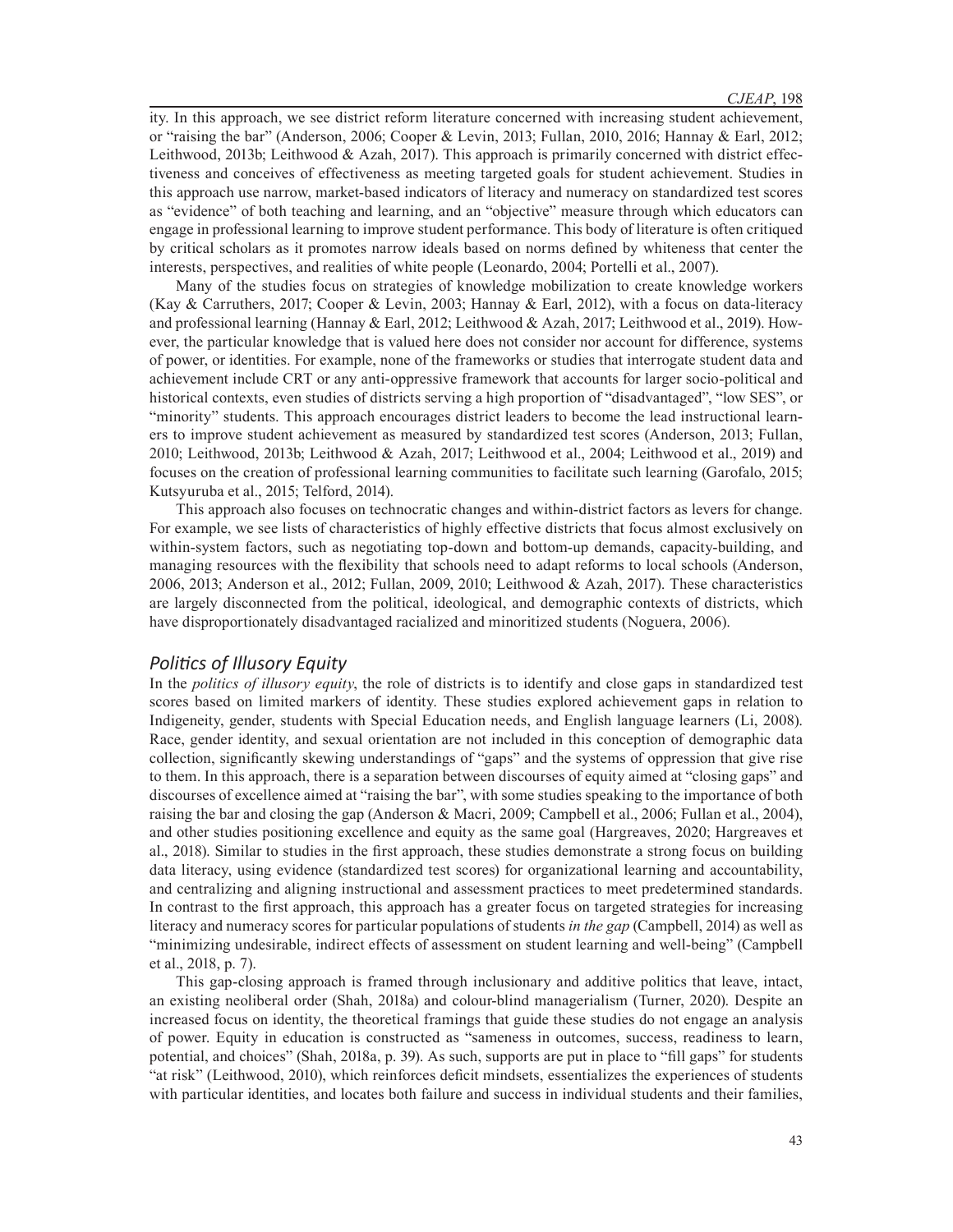distracting attention from structures that create and sustain differential student outcomes. Importantly, this approach begins to measure and pay attention to markers beyond student achievement, such as student wellness and mental health (Anderson & Macri, 2009; Campbell et al., 2018; Hargreaves, 2020; Hargreaves & Braun, 2011; Hargreaves et al., 2018). However, similar to gap-closing measures, studies in this approach take individualized and "neutral" approaches to wellness that are separate from discourses of identity and power. Similarly, district leadership is conceptualized as attending to both student achievement and well-being (Anderson & Macri, 2009).

 In this approach, we also see a movement from within district factors to beyond districts factors that position districts as local checkpoints and sites of advocacy (Bedard & Lawson, 2000; Bradshaw & Osborne, 2010; Fredua-Kwarteng, 2005; Galway & Wiens, 2013; Gaskell, 2001; Maclellan, 2009; Maharaj, 2020; Sheppard & Galway, 2016; Sheppard et al., 2013). These studies make a strong contribution to the necessity of districts in supporting local representation and parent and community voice in challenging policies, funding procedures, and power structures within districts. However, they do not acknowledge the ways in which intersecting oppressions determine how problems are defined, how conflicts are framed, and whose voices are heard or denied.

# *Politics of Representation and Recognition*

In the *politics of representation and recognition* we see a shift away from neoliberal and new managerial approaches to student achievement to critiques of neoliberal framings of equity from critical stances, such as the harmful distinction between excellence and equity (Parekh et al., 2011; Rezai-Rashti et al., 2017; Segeren & Kutsyuruba, 2012; Shah, 2016, 2018a). We find a commitment to identifying and closing a variety of gaps in student experiences, well-being, and engagement, disaggregated by many more facets of identity, including race, gender, and sexuality (Adrienne, 2020; Airton et al., 2019; Rayside, 2014; Shah, 2018a; Wallace, 2000). Gaps are understood here to be caused by structural barriers in schooling and society and pedagogical gaps that result in disparate opportunities to learn (Segeren & Kutsyuruba, 2012; Shah, 2018a) and student well-being (Shah 2018a; Short, 2014). For example, studies exposed differences in student programming, outcomes, and pathways that further harm historically oppressed populations (Brown & Parekh, 2013; Brown et al., 2020; Parekh et al., 2011; Parekh et al., 2016; Robson et al., 2014). As such, districts can either be constructed as sites of potential harm *or* they can be sites that redress harm depending on the policies, structures, and practices in place.

In this approach, we see a rise in equity policy reviews and an analysis of how policies have influenced, and have been influenced by, district practices (Joshee, 2007; Joshee & Johnson, 2007; Martin, 2011; Milnes, 2014; Nicholls, 2017; Portelli et al., 2007; Rezai-Rashti, 2003; Sattler, 2012; Segeren, 2016; Segeren & Kutsyuruba, 2012; Shah, 2018). We also see the introduction of historical and contextual analyses of Ontario school districts (Campbell, 2021; Gaskell et al., 2008; Rezai-Rashti et al., 2017; Shah, 2016, 2018a; Shewchuck & Cooper, 2018) as well as discourses focused on rights, recognition, and difference in programming and decision-making (Brown et al., 2020; Campbell, 2021; Rayside, 2014; Shah, 2016, 2018a). Recognition and representation are also explored in how identity influences the experiences of school district and school board leaders (Adrienne et al., 2020; Higginbottom, 2018; Kawabe, 2018; Singh, 2010) and how they enact leadership towards social justice (Ryan & Tuters, 2017).

There is a focus on building relationships with community partners and families, ensuring that multiple, often excluded voices are included in decision-making processes (Gaskell & Levin, 2009; Hands, 2013; Kearns & Pollock, 2008). However, while there is a focus on power and larger socio-economic and historical contexts, structural racism and anti-racism tend to be erased in conversations of "equity and social justice", privileging marginalization based on disability, language, social class, and immigrant status, often in the absence of race-based analysis. Finally, accountability is positioned towards students, families, and communities and explore the ways in which equity discourses limit the engagement of particular families and communities (Shah, 2020).

### *Politics of Anti-Racist Resistance*

In the *politics of anti-racist resistance*, race, racialization, and anti-racism are central to notions of reform (Abawi, 2018; Carr, 1999, 2008; Davidson, 2009; Dei & Karumanchery, 1999; James & Turner, 2017; Logan, 2018). These studies highlight myths, contradictions, and inconsistencies in critical equity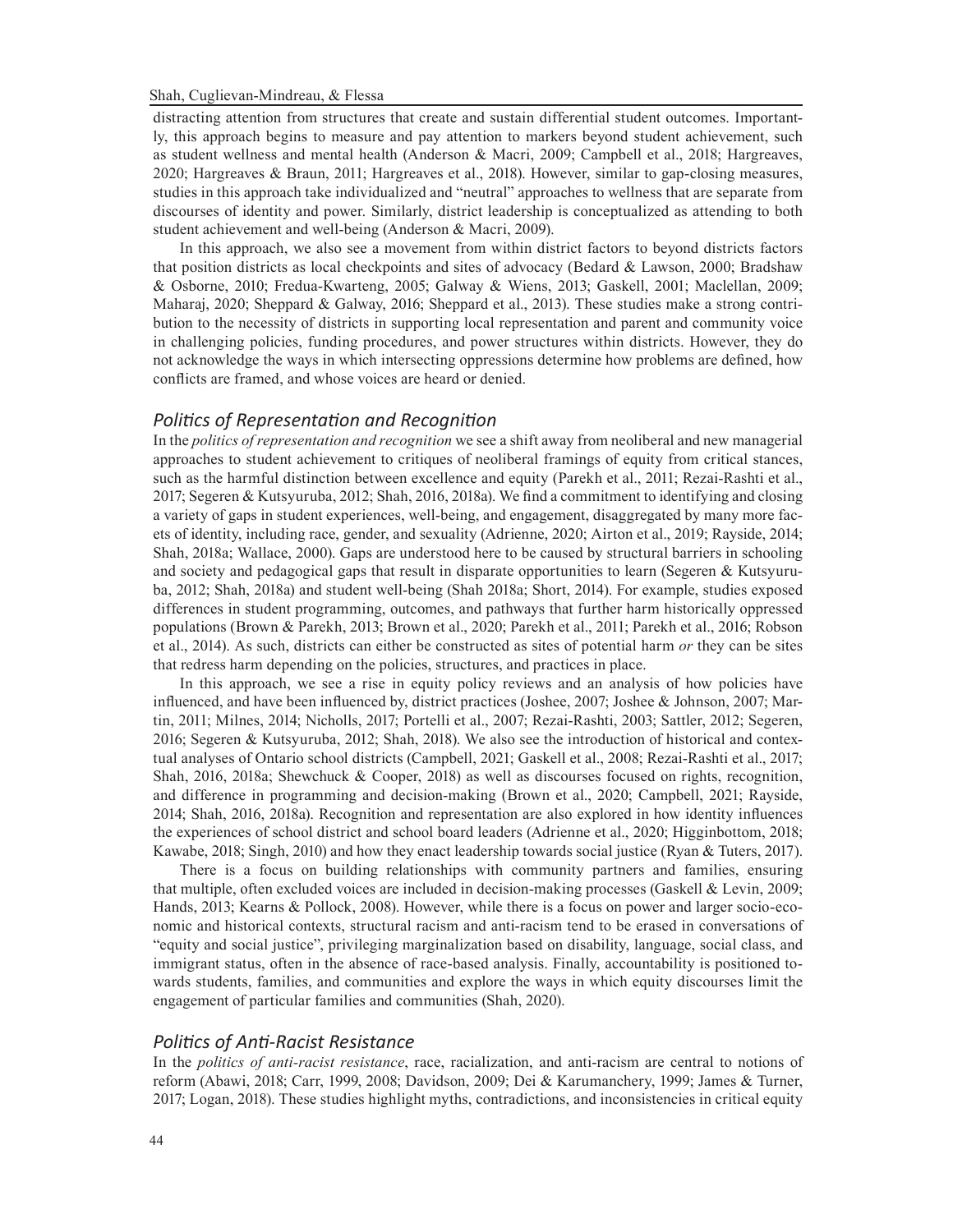discourses and policies (Abawi & Brady, 2017; Carr, 1999; Joshee, 2007; McCaskell, 2005; Skerrett, 2008; Wilson, 2020), symbolic enactments of equity policies (Cherubini & Hodson, 2008; George et al., 2020), and the invisibility and erasure of anti-Indigeneity, anti-Black racism, and other forms of racism in discourses of equity and social justice (Cherubini & Hodson, 2008; Rezai-Rashti et al., 2015). As such, studies promote the deconstruction and dismantling of programs, structures, and practices that perpetuate disproportionate and disparate outcomes and experiences for Black, Indigenous, and racialized youth (Cherubini & Hodson, 2008; Gaztambide-Fernandez & Parekh, 2017). They also complicate inequities within equities, highlight contradictions and complicities, and expose how the logics of white supremacy subvert anti-racist efforts in district relations, discourses, and structures (Carr, 2006 2008; James & Turner, 2017; Levine-Rasky, 2014; Martino & Rezai-Rashti, 2013). For example, while some scholars speak to programs and reforms for particular populations of students (Dion et al., 2010; James  $\&$ Turner, 2017), others expose parent and community opposition to alternative spaces such as Africentric and Islamic schools (Gulson & Webb, 2012; Kalervo et al., 2012; Levine-Rasky, 2014). Studies call for accountability systems and measures such as the collection of race-based data, adequate resources to support anti-racist initiatives, and greater consequences for educators' racist and oppressive behaviours (Carr, 1999, 2006, 2008; Davidson, 2009; James & Turner, 2017; Logan, 2018; Rezai-Rashti, et al., 2015).

This category centers historically silenced voices of students, families, and communities, with calls for structural changes to district resources, governance, and positions of power (Dion et al., 2010; James & Turner, 2017; Wilson, 2020). In this approach, districts are seen as sites of resistance, struggle, and critical democracy. District leaders take an active stance against powerful constituencies and influential players that are intent on perpetuating the status quo (Carr, 1999, 2006, 2008; Levine-Rasky, 2014), and have strong relations with communities (Johnson, 2013, 2016; Logan, 2018) and Indigenous elders (Dion, 2014). Accountability is first and foremost to students, families, and communities most harmed by historical and contemporary manifestations of racism and intersecting oppressions (James & Turner, 2017; Zine, 2001).

### **Discussion**

While we situate the analysis of this research in an Ontario context, findings can be applied to a much larger national and international context. The framework presented can also be applied beyond district reform, and as such, has implications for conversations about schooling and society more broadly. Initially, we thought that our mapping of the literature would evolve linearly over time from category one to four. In actuality, there has been a parallel development of the four approaches to the study of district reform in Ontario. There is also minimal cross-fertilization between these approaches, with a fairly significant division between the first two and latter two approaches.

As we consider the policy context in Ontario over the last 25 years, we notice that literature on school effectiveness, school improvement, and educational change, which is central to the first two approaches, has dominated district policies and practices. Leithwood's (2010) study of school districts effectively closing gaps has been central to Ontario's notions of leadership (Leithwood, 2013a) and district effectiveness (Leithwood, 2013b). As stated above, this literature is essentially silent on equity, anti-racism, and anti-oppression, and promotes linear, apolitical, and one-size-fits-all approaches to district reform. However, the contribution of approaches one and two is that they focus on the *operationalization* of district reforms. On the other hand, while studies in approaches three and four offer important critiques of the first two approaches, they offer fewer ideas on how to enact and operationalize anti-racist school district reform. Yet, these studies consider history, context, and outside-of-district factors that do not fall within the traditional scope of educational change literature. Unsurprisingly, we see research contributions from sociology, social justice education, and critical policy analysis. The literature on school district reform would benefit greatly from research that operationalizes anti-racist district reform, which must guard against a one-size-fits-all or checklist approach, include ongoing reflection and action, and build in accountability systems and checkpoints to disrupt the ways in which whiteness will inevitably dilute and divert these reforms. For example, we notice how language has been co-opted by whiteness over time. The vastness of equity has been diminished to efforts at "gap-closing", identity often ignores race, racism, and racialization, and anti-racism has been diluted to include racial identity without attention to structural racism.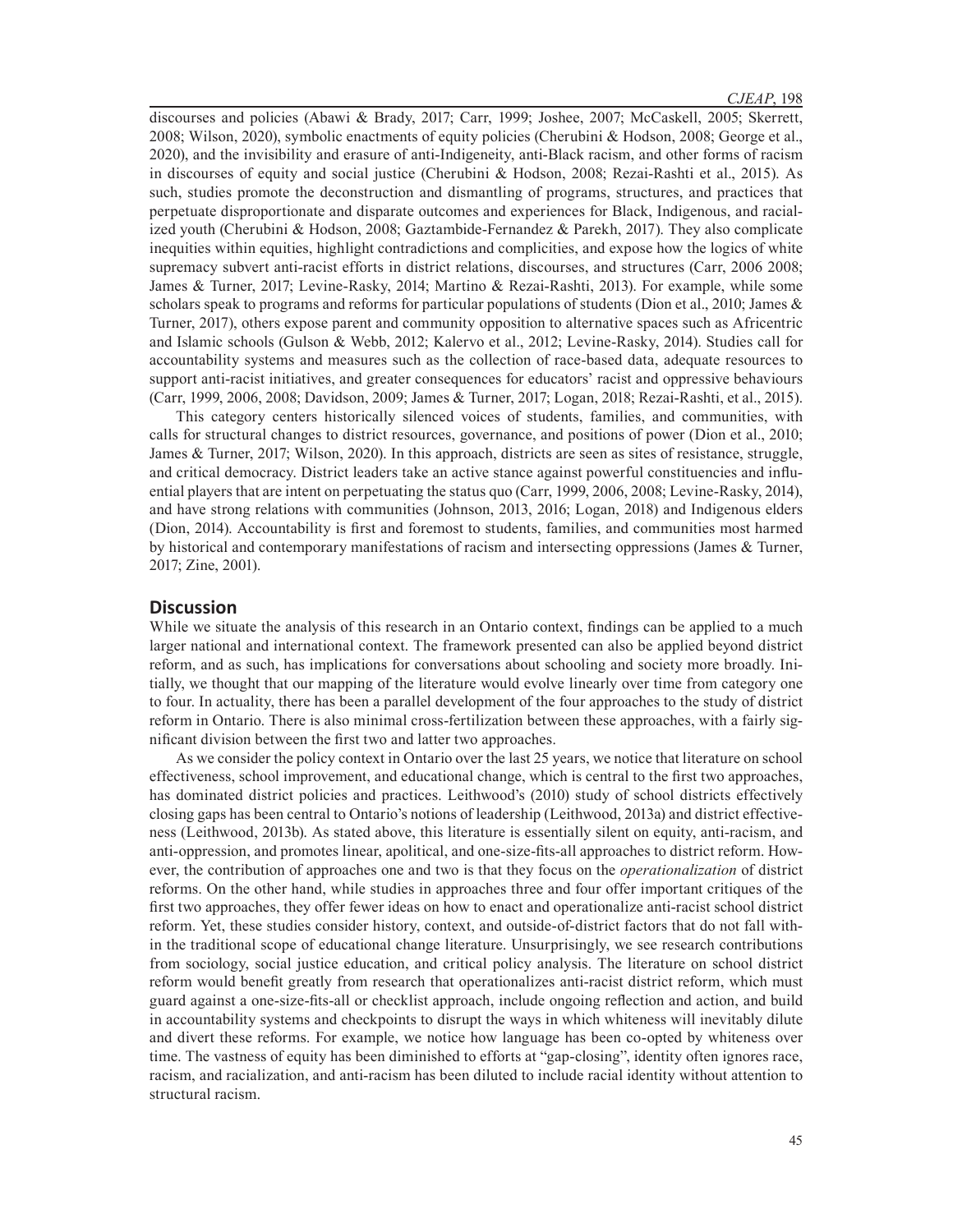While beyond the scope of this study, we also encourage further research that questions how researcher positionality (race, gender, sexuality, and more) and role has influenced each approach. Interestingly, categories three and four include several scholar-practitioners who have worked or presently work in school districts (Brown & Parekh, 2013; Kawabe, 2018; Logan, 2018; McCaskell, 2010; Shah, 2016, 2018a; Wilson, 2020), offering very different analyses. This is not simply a matter of differences in social identities and role; we see fundamental differences in perspectives, awareness, and purpose between these approaches. Consequently, we also invite exploratory research into the ways in which whiteness is maintained in whose voices are centered in the consultation, research, and evaluation of large-scale, provincial district reforms. Finally, while our focus in this narrative synthesis was on the articles and not the individual researchers, we note that some researchers change categories over time. While this may seem promising, we caution against acts of interest convergence in which researchers aim to maintain their relevance by aligning their work to "equity" and "anti-racism" as these become more salient concepts in educational leadership and policy discourses.

### *Conceptualizing Literature on Anti-Racist District Reform*

The conceptual approaches provided in this narrative synthesis can be used as a tool for researchers and practitioners. They invite researchers in educational administration, policy, and reform to reconceptualize their work and consider how and why they choose to center equity and racial justice (or not). The approaches also encourage researchers to be in ongoing dialogue with larger research communities, to consider how approaches to equity and racial justice perpetuate inequities, and to hold each other responsible for naming and disrupting patterns of co-option. The approaches can also be used as a tool for provincial policymakers and district leaders to assess the purpose and potential outcomes of district operations, policies, structures, and evaluative tools, and to make more conscious choices about how to center racial and intersecting justices. They can also be used as a starting point to develop accountability systems and measures that operationalize anti-racist district reforms, including evaluations of the permutations of white supremacy and colonial practices in district operations.

In acknowledging the partiality of any theoretical framing and the partiality of this analysis, we turn our focus to what is unnamed. For example, what is the place of literature that speaks to a politics of resistance in relation to social class, disability, or gender and sexual diversity, and not necessarily race? The *politics of anti-racist resistance* demands a focus on what is silenced in society and schooling, and critiquing systems that perpetuate this silencing, including all forms of intersectional oppression with a recognition of how race is often erased. We also note that there are limited studies on the experiences of Indigenous, racialized and minoritized educators in the literature on districts and district reform. Finally, we draw special attention to the limited number of studies that speak to the importance and operationalization of centering Indigenous self-determination and sovereignty in school district operations. Anti-racist framings need to be understood as inextricably linked to anti-colonial framings of district reform that center de/colonial relations, processes of knowledge production, and the ongoing manifestation of colonialism in mechanisms of schooling (Dei & Asgharzadeh, 2001).

The first three approaches presented here operate on the premise that school districts can and should be reformed. The fourth category begins to destabilize the reform narrative by contending with that which can be disrupted and dismantled to create safer, more equitable, and more humane environments for *all* students. However, what if reform is not possible nor desired? How does acknowledging the limits of district reform research and practice invite different inquiries and foci? What if, for Black, Indigenous, and racialized students to thrive, the very notions of schooling and reform must die? As we engage these inquiries and imagine alternative spaces for *all* students to thrive and flourish, we also acknowledge that similar efforts for alternativity, such as charter schools, whether forced or because of a politics of desperation (Stovall, 2013), have had disproportionately negative effects on Black and Brown communities (Waitoller & Super, 2017). Given these cautions, we offer another potential framing for school districts: the *politics of regeneration*.

Building on the work of Andreotti et al. (2015), we consider structures that may need to be dismantled *and* created to support students and families both within and outside of the district. For example, what might we understand about the possibilities and limitations of school districts if we learn from community activists, alternative learning spaces, or informal support networks of educators and parents/ caregivers that navigate systemic violence? The *politics of regeneration* calls for a reconceptualization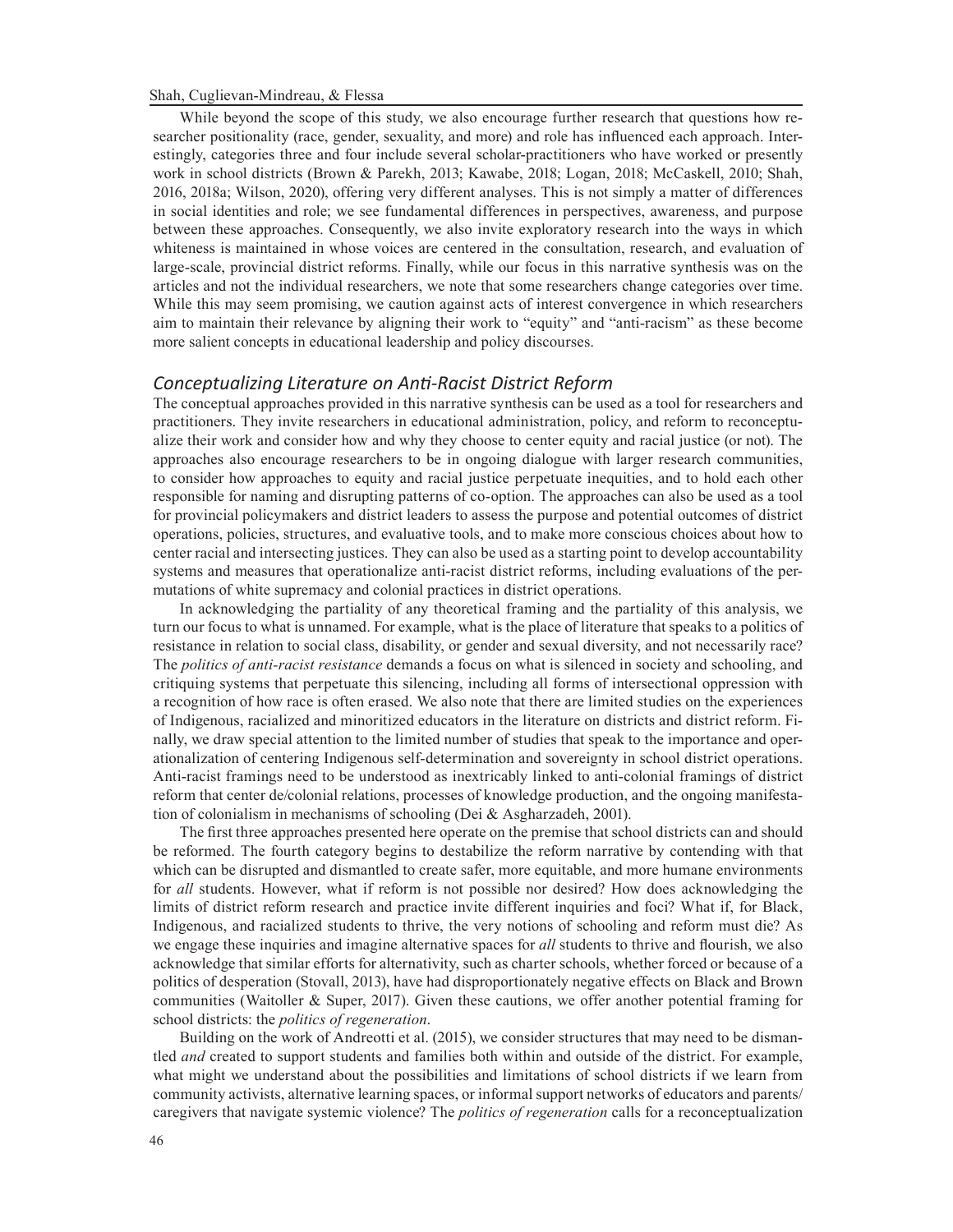of districts that destabilizes its fixity and imagines a more porous construct, which is in/formed by a constellation of relations and ideas that extend well beyond normative ideas of a static, stable construct that is impervious to historical and socio-political contexts and realities. A *politics of regeneration* makes space for generative conflict and centers multiple and contradictory truths. It also disrupts fantasies of certainty, innocence, security, and control (Andreotti et al., 2015). In a *politics of regeneration,* districts are cultural and political mechanisms that raise the collective consciousness of the communities within and beyond the district. Future educational research can document how districts let go of structures, practices and policies that have long-harmed historically oppressed populations and the struggles and opportunities that these shifts present. Educational research can explore how districts learn from perceived failures and crises. It can also document and analyze creative structures and processes that districts co-design with communities and families such as those that center dialogue, healing and wellness, community-building, and interconnected struggles for liberation.

### **Conclusion**

This narrative synthesis and systematic literature review map the existing literature on school district reform in Ontario over the past 25 years. Drawing largely on Critical Race Theory (CRT) and in conversation with decolonial framings, we situate the literature within four approaches to district reform literature in Ontario: *the politics of race evasion*, *the politics of illusory equity*, *the politics of representation and recognition*, and *the politics of anti-racist resistance*. In recognizing the limitations of the very notion of reform, we offer a fifth approach, *the politics of regeneration.* In considering these five frames and the limitations of this study, we offer a conceptualization of anti-racist district reform that takes seriously a politics of representation and recognition that centers race and Indigeneity, an intersectional politics of anti-racist and anti-colonial resistance, and a politics of regeneration. This approach is not simply centering content that attends to the interests, needs, realities, and desires of equity- and sovereignty-seeking groups; it also necessitates different relations and processes that negotiate gradients of harm and resistance, and work with notions of incompleteness, ambivalence, healing and creativity that are necessary elements of building better educational futures.

### **References**

- Abawi, Z. E. (2018). *Troubling the teacher diversity gap: the perpetuation of whiteness through practices of bias free hiring in Ontario School Boards* [Unpublished Doctoral Dissertation]. University of Toronto.
- Abawi, Z., & Brady, J. (2017). Decolonizing indigenous educational policies. *Emerging Perspectives, 1*(1), 20-31.
- Airton, L., Kirkup, K., Mcmillan, A., & Desrochers, J. (2019). What is gender expression? How a new and nebulous human rights construct is taking shaping in Ontario school boards policy documents. *Canadian Journal of Education, 42*(4), 1154-1182.
- Anderson, S. E. (2006). The school district's role in educational change. *International Journal of Educational Reform, 15*(1), 13–37. https://doi.org/10.1177/105678790601500102
- Anderson, S.E. (2013). Diversity in the middle: Broadening perspectives on intermediary levels of school system improvement. *Journal of Educational Administration, 51*(4), 556-563. https:// doi.org/10.1108/09578231311325703
- Anderson, S. E., Mascall, B., Stiegelbauer, S., & Park, J. (2012). No one way: Differentiating school district leadership and support for school improvement. *Journal of Educational Change, 13*(4), 403–430. https://doi.org/10.1007/s10833-012-9189-y
- Anderson, S. E., & Macri, J. R. (2009). District administrator perspectives on student learning in an era of standards and accountability: A collective frame analysis. *Canadian Journal of Education, 32*(2), 192-221.
- Andreotti, V. S., Stein, S., Ahenakew, D., & Hunt, D. (2015). Mapping interpretations of decolonization in the context of higher education. *Decolonization: Indigeneity, Education & Society, 4*(1), 21-40.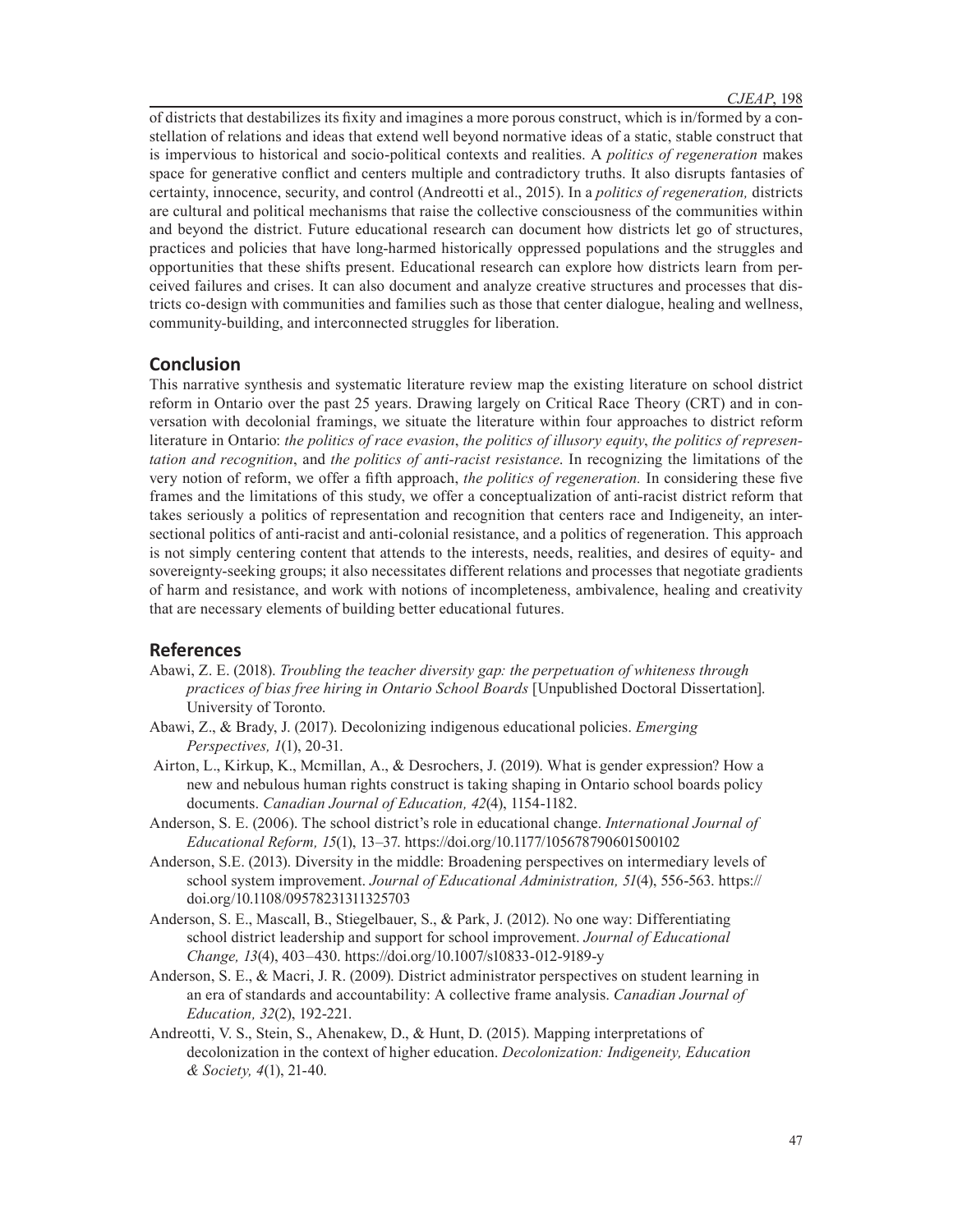- Bedard, G., & Lawton, S. (2000). The struggle for power and control: Shifting policy-making models and the Harris agenda for education in Ontario. *Canadian Public Administration*, *43*, 241-269.
- Bradshaw, P., & Osborne, R. (2010). School boards: Emerging governance challenges. *Education Canada, 50*(1), 46–49.
- Brown, R., Gallagher-Mackay, K., & Parekh, G. (2020). Redefining risk: Human rights and elementary school factors predicting post-secondary access. *Education Policy Analysis Archives, 28*(21), 1-25.
- Brown, R. S., & Parekh, G. (2013) *The intersection of disability, achievement, and equity: A system review of special education in the TDSB* (Research Report No. 12/13-12). Toronto District School Board. https://www.academia.edu/6606833/The\_intersection\_of\_disability achievement and equity A system review %20of special education in the TDSB
- Campbell, C. (2014). *Student achievement division literacy and numeracy strategy: Evidence of improvement study*. Ontario Institute for Studies in Education, University of Toronto.
- Campbell, C. (2021) Educational equity in Canada: The case of Ontario's strategies and actions to advance excellence and equity for students. *School Leadership & Management, 41*(4- 5), 409-428. doi: 10.1080/13632434.2019.1709165
- Campbell, C., Clinton, J., Fullan, M., Hargreaves, A., James, C., & Longboat, D. (2018). *Ontario: A learning province – Findings and recommendations from the independent review of assessment and reporting*. Ontario Ministry of Education.
- Campbell, C., Fullan, M., Glaze, A. (2006). *Unlocking potential for learning: Effective district-wide strategies to raise student achievement in literacy and numeracy*. The Literacy and Numeracy Secretariat. https://michaelfullan.ca/wp-content/ uploads/2016/06/13396071960.pdf
- Carr, P. R. (1999). Transforming the institution, or institutionalizing the transformation? Racial diversity and anti-racism in education in Toronto. *McGill Journal of Education*, *34*(1), 49- 77.
- Carr, P. R. (2006). Social justice and whiteness in education: Color-blind policymaking and racism. *Journal for Critical Education Policy Studies, 4*(2), 297-329.
- Carr, P. R. (2008). The "equity waltz" in Canada: Whiteness and the informal realities of racism in education. *Journal of Contemporary Issues in Education*, *3*(2), 4-23. https://doi. org/10.20355/C58G6W
- Cherubini, L., & Hodson, J. (2008). Ontario Ministry of Education policy and Aboriginal learners' epistemologies: A fundamental disconnect. *Canadian Journal of Educational Administration and Policy*, (79), 1-33.
- Cooper, A., & Levin, B. (2013). Research use by leaders in Canadian school districts. *International Journal of Education Policy and Leadership*, *8*(7), 1-15. http://dx.doi.org. myaccess.library.utoronto.ca/10.22230/ijepl.2013v8n7a449
- Davidson, A. M., McGregor, R. M., & Siemiatycky, M. (2020). Gender, race and political ambition: The Case of Ontario school board elections. *Canadian Journal of Political Science; Cambridge*, *53*(2), 461–475. http://dx.doi.org.myaccess.library.utoronto.ca/10.1017/ S0008423919001057
- Davidson, Y. (2009). Equity in education: Policy and implementation Examining Ontario's anti-racism education guidelines and their application in the Peel District School Board. *The Journal of Public Policy, Administration, and Law*, *1*(1), 1-14. https://jppal.journals.yorku. ca/index.php/jppal/article/view/21055
- Dei, G. J. S. (2003). Challenges for anti-racist educators in Ontario today. *Orbit*, *33*(3), 2-5.
- Dei, G. J. S., & Asgharzadeh, A. (2001). The power of social theory: The anti-colonial discursive framework. *Journal of Educational Thought, 35*(3), 297-323.
- Dei, G. J. S., & Karumanchery, L. L. (1999). School reforms in Ontario: The "marketization of education" and the resulting silence on equity. *Alberta Journal of Educational Research*, *45*(2). https://journalhosting.ucalgary.ca/index.php/ajer/article/view/54663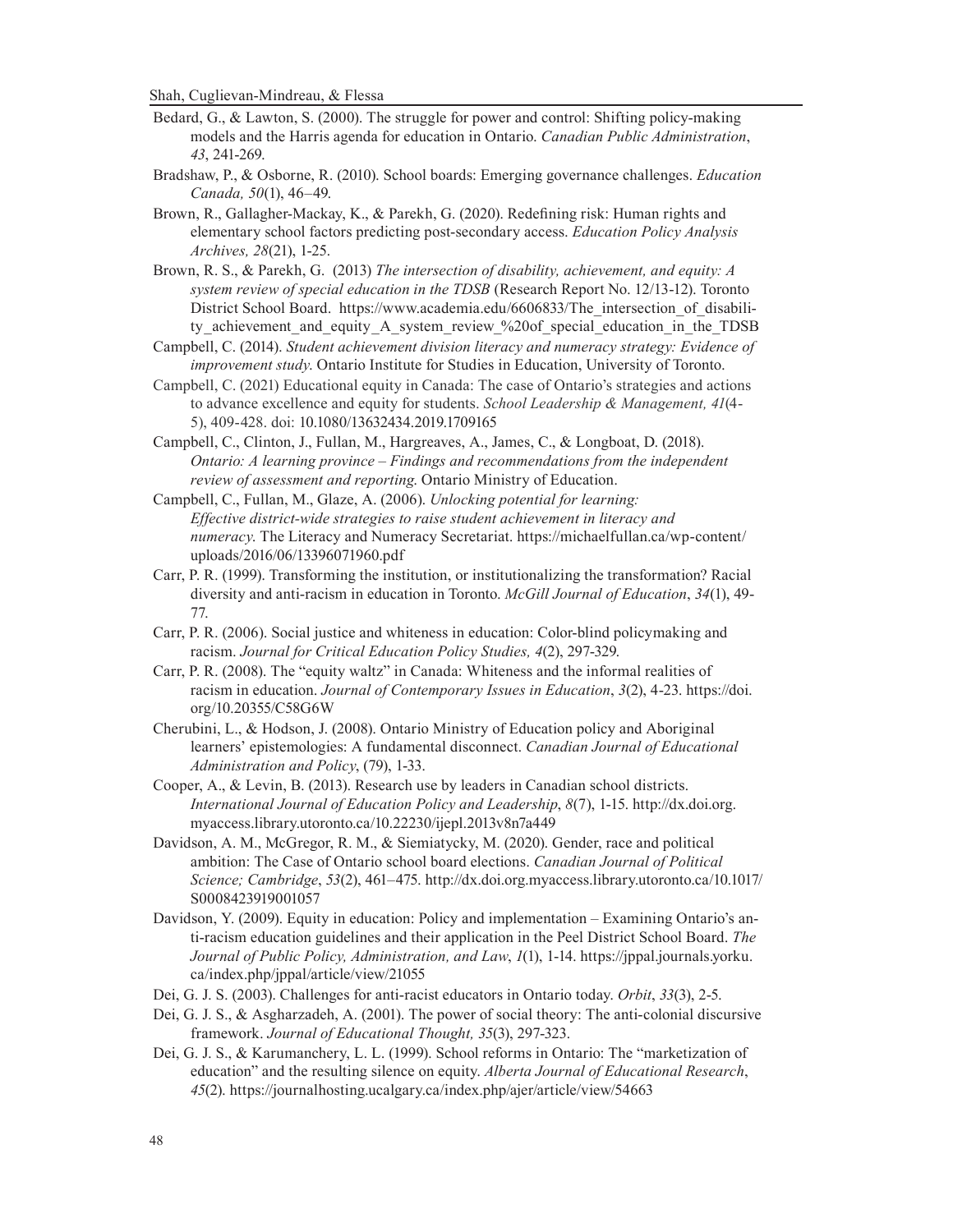Delgado, R., & Stefancic, J. (2001). *Critical race theory: An introduction*. NYU Press.

- Diem, S., & Welton, A. (2020). *Anti-racist educational leadership and policy: Addressing racism in public education.* Routledge.
- Dion, S. D. (2010). *Decolonizing our schools: Aboriginal education in the Toronto district school board.* A Report on the Urban Aboriginal Education Pilot Project.
- Dion, S. D. (2014). *The listening stone: Learning from the Ontario ministry of education's First Nations, Métis and Inuit–focused collaborative inquiry 2013-2014*. Council of Ontario Directors of Education. https://www.ontariodirectors.ca/downloads/Listening\_Stone/Dion LS Final Report%20Sept 10-2014-2.pdf
- Fredua-Kwarteng, E. (2005). School closures in Ontario: Who has the final say? *Canadian Journal of Educational Administration and Policy,* (46), 1–26.
- Fullan, M. (2009). Large-scale reform comes of age. *Journal of Educational Change*, *10*(2–3), 101–113. https://doi.org/10.1007/s10833-009-9108-z
- Fullan, M. (2010). The role of the district in tri level reform. In *International Encyclopedia of Education* (pp. 295–302). Elsevier. https://doi.org/10.1016/B978-0-08-044894-7.01094-0
- Fullan, M. (2016). The elusive nature of whole system improvement in education. *Journal of Educational Change*, *17*(4), 539–544. https://doi.org/10.1007/s10833-016-9289-1
- Fullan, M., Bertani, A., & Quinn, J. (2004). New lessons for district-wide reform. *Educational Leadership*, *61*(7) 42-46.
- Galway, G., Sheppard, B., Wiens, J., & Brown, J. (2013). The impact of centralization on local school district governance in Canada. *Canadian Journal of Educational Administration and Policy*, *145*, 1-34. http://136.159.200.199/index.php/cjeap/article/view/42852
- Garcea, J. (2014). Reforms to funding education in four Canadian provinces. *Canadian Journal of Educational Administration and Policy*, (159), 1-38. https://journalhosting.ucalgary.ca/ index.php/cjeap/article/view/42866/30723
- Garofalo, F. R. (2015). *How district system leaders support principal capacity building in Ontario: A study of the leading student achievement initiative* [Unpublished doctoral dissertation]. University of Toronto.
- Gaskell, J. (2001). The "public" in public school: A school board debate. *Canadian Journal of Education*, *26*(1), 19-36.
- Gaskell, J., Kearns, L.-L., & Pollock, K. (2008). Approaches to poverty in the Toronto school board, 1970–1990: No shallow roots. *Journal of Comparative Policy Analysis: Research and Practice*, *10*(4), 427–443. https://doi.org/10.1080/13876980802468907
- Gaskell, J., & Levin, B. (2009). The challenges of poverty and urban education in Canada: Lessons from two school boards. In C. Raffo, A. Dyson, H. Gunter, D. Hall, L. Jones, & A. Kalambouka (Eds.), *Education and poverty in affluent countries* (pp. 148-160). Routledge.
- Gaskell, J., & Levin, B. (2012). Making a difference in urban schools: Ideas, politics and pedagogy. University of Toronto Press.
- Gaztambide-Fernández, R., & Parekh, G. (2017). Market "choices" or structured pathways? How specialized arts education contributes to the reproduction of inequality. *Education Policy Analysis Archives, 25*(41), 1-31. http://dx.doi.org/10.14507/epaa.25.2716
- George, R. C., Maier, R., & Robson, K. (2020). Ignoring race: A comparative analysis of education policy in British Columbia and Ontario. *Race Ethnicity and Education*, *23*(2), 159–179. https://doi.org/10.1080/13613324.2019.1679754
- Gerbrandt, C. (2021, March 15). School divisions amalgamated under new education plan. *Pembina Valley Online*. https://www.pembinavalleyonline.com/local/school-divisions-amalgamated-under-new-education-plan
- Glaze, A. (2018). *Raise the bar: A coherent and responsive education administrative system for Nova Scotia*. https://www.ednet.ns.ca/docs/raisethebar-en.pdf
- Gulson, K. N., & Webb, P. T. (2012). Education policy racialisations: Afrocentric schools, Islamic schools, and the new enunciations of equity. *Journal of Education Policy*, *27*(6), 697–709. https://doi.org/10.1080/02680939.2012.672655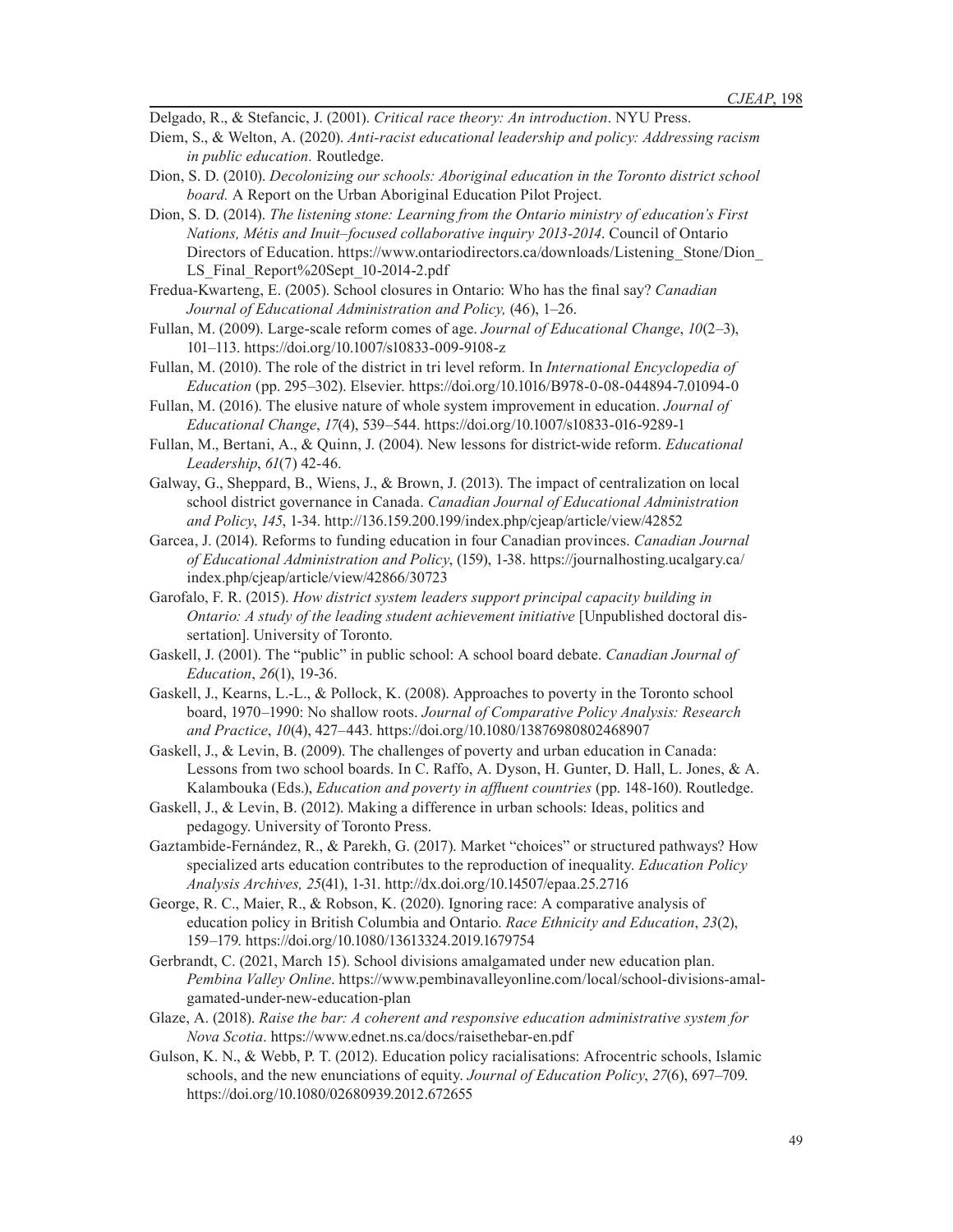- Hallinger, P. (2014). Reviewing reviews of research in educational leadership: An empirical assessment. *Educational Administration Quarterly*, *50*(4), 539-576.
- Hands, C. (2013). Including all families in education: School district-level efforts to promote parent engagement in Ontario, Canada. *Teaching Education*, *24*(2), 134–149. https://doi.org /10.1080/10476210.2013.786893
- Hannay, L. M., & Earl, L. (2012). School district triggers for reconstructing professional knowledge. *Journal of Educational Change*, *13*(3), 311–326. https://doi.org/10.1007/s10833- 012-9185-2
- Hargreaves, A. (2020). Large-scale assessments and their effects: The case of mid-stakes tests in Ontario. *Journal of Educational Change*, *21*(3), 393–420. https://doi.org/10.1007/s10833- 020-09380-5
- Hargreaves, A., & Braun, H. (2011). *Leading for all: A research report of the development, design, implementation, and impact of Ontario's "essential for some, good for all" initiative*. Council of Ontario Directors of Education.
- Hargreaves, A., Shirley, D., Wagnia, S., Bacon, C., & D'Angelo, M. (2018). Leading from the middle: Spreading learning, well-being, and identity across Ontario. Council of Ontario Directors of Education. http://ccsli.ca/downloads/2018-Leading\_From\_the\_Middle\_Final-EN.pdf
- Hashim, A., Strunk, K. O., & Dhaliwal, T. K. (2018). Justice for all? Suspension bans and restorative justice programs in the Los Angeles unified school district. *Peabody Journal of Education, 93*(2), 174–189. https://doi.org/10.1080/0161956x.2018.1435040
- Hernández, L. E. (2021). *The challenges and opportunities of advancing equity through education. Policy*. The Spencer Foundation. https://spencerfoundation.s3.us-east-2.amazonaws.com/store/5c03521f6cadb53faca44c10d770c682.pdf
- Higginbottom, K. (2018). *Women directors of education: Policy consequences, gender perspectives and leadership strategies* (Publication No. 10744059) [Doctoral dissertation, University of Toronto]. ProQuest Dissertations Publishing.
- Howard T. C., & Navarro, O. (2016). Critical race theory 20 Years Later: Where do we go from here? *Urban Education*, *51*(3), 253-273.
- James, C. E., & Turner, T. (2017). *Towards race equity in education: The schooling of Black students in the Greater Toronto Area.* York University.
- Johnson, L. (2013). Segregation or "thinking black"? Community activism and the development of black-focused schools in Toronto and London, 1968–2008. *Teachers College Record*, *115*(11), 1-25.
- Johnson, L. (2016). Boundary spanners and advocacy leaders: Black educators and race equality work in Toronto and London, 1968–1995. *Leadership and Policy in Schools*, *15*(1), 91–115.
- Joshee, R. (2007). Opportunities for social justice work: The Ontario diversity policy web. *EAF Journal: Journal of Educational Administration and Foundations, 18*(1/2), 171–199. http:// search.proquest.com/cbcacomplete/docview/214074269/abstract/26F9AA4D293E4A-CAPQ/3
- Joshee, R., & Johnson, L. (2007). Historic diversity and equity policies in Canada. In K. Tolley, (Ed.), *Transformations in schooling: Historical and comparative perspectives* (pp. 111- 121). Palgrave Macmillan. https://doi.org/10.1057/9780230603462\_6
- Kawabe, K. E. (2018). *Navigating equity through governance: A case study of micropolitical equity work among school board trustees* (Publication No. 2080266640) [Doctoral dissertation, University of Toronto]. ProQuest Dissertations Publishing. http://search.proquest. com/pqdtglobal/docview/2080266640/abstract/47BB843985EA4B76PQ/3
- Kay, R. H., & Carruthers, L. (2017). Examining school board leaders' use of online resources to inform decision-making | Examen de l'usage des ressources en ligne par les dirigeants des conseils scolaires pour guider les prises de décisions. *Canadian Journal of Learning and Technology*, *43*(1), 1-25. https://doi.org/10.21432/T2NC93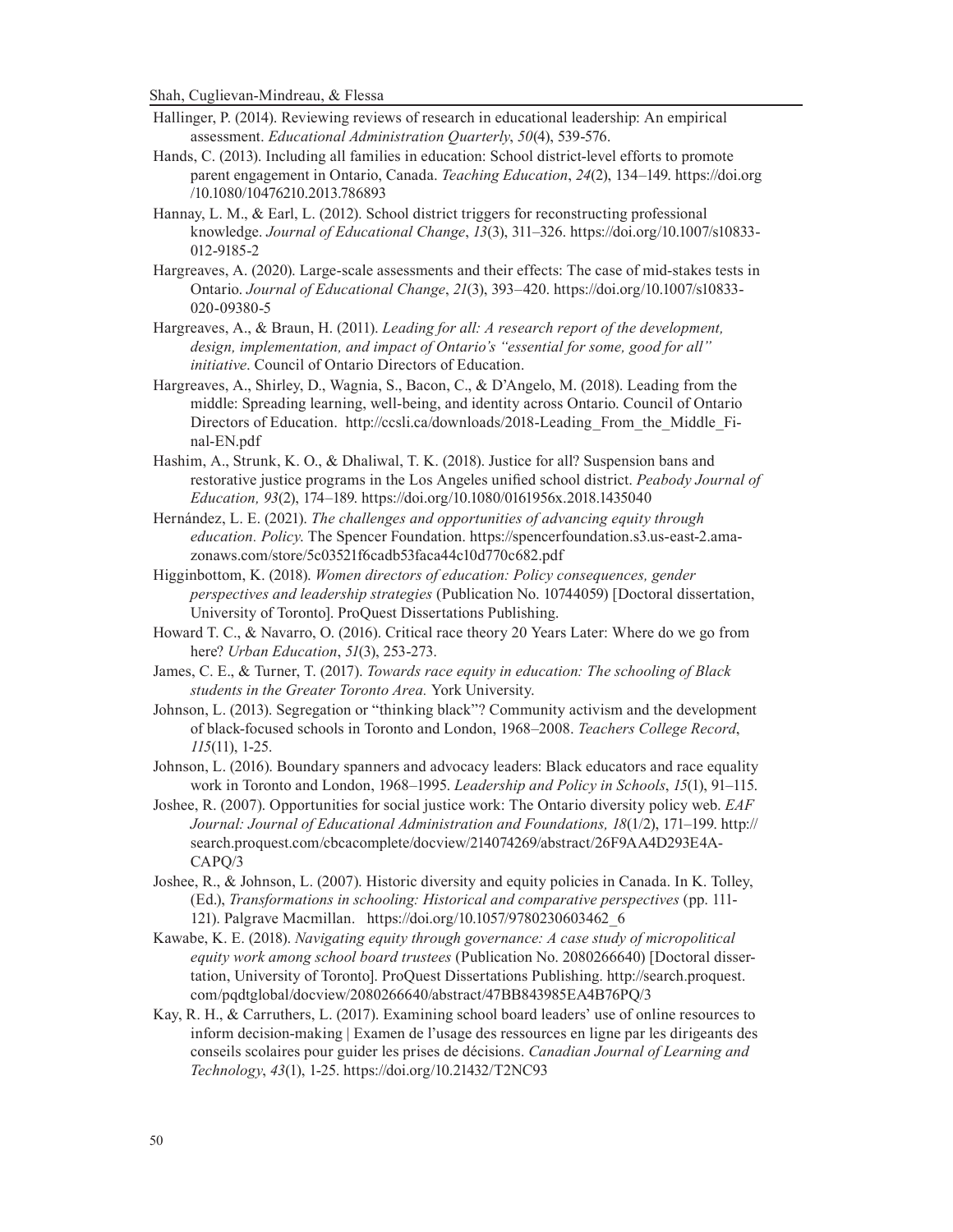- Kissell, R. E., & Trujillo, T. M. (2020). Leading towards equity through decades of reform: Oral histories of district politics and community-driven reform in Oakland. *Urban Education*, 1-28. https://doi.org/10.1177%2F0042085920954905
- Kofod, K. K., Paulsen, J. M., Johansson, O., Pulkkinen, S., & Kanervio, P. (2014). The school boards between power and influence. In L. Moos & J. Paulsen (Eds.), *School boards in the governance process* (pp. 117–133). Springer.
- Kutsyuruba, B., Christou, T., Heggie, L., Murray, J., & Deluca, C., (2015). Teacher collaborative inquiry in Ontario elementary schools: An analysis of provincial and school board policies and support documents. *Canadian Journal of Educational Administration and Policy*, (172), 1-45.
- Ladson-Billings, G. (2013). Critical race theory—What it is not! In M. Lynn & A. D. Dixson (Eds.), *Handbook of critical race theory in education* (pp.34-37). Routledge.
- LaRoche, M. R. (2018). *A study of the relationship between principal characteristics and K-8 school success* [Unpublished doctoral dissertation]. Capella University.
- Leithwood, K. (2010). Characteristics of school districts that are exceptionally effective in closing the achievement gap. *Leadership and Policy in Schools*, *9*(3), 245-291. https://doi. org/10.1080/15700761003731500
- Leithwood, K. (2013a). *The Ontario leadership framework: A school and system leader's guide to putting Ontario's leadership framework into action*. https://www.education-leadership-ontario.ca/application/files/8814/9452/4183/Ontario\_Leadership\_Framework\_OLF.pdf
- Leithwood, K. (2013b). *Strong districts and their leadership. A paper commissioned by the Council of Ontario Directors of Education and the Institute for Education Leadership*. http://www.ontariodirectors.ca/downloads/Strong%20Districts-2.pdf
- Leithwood, K., & Azah, V. N. (2017). Characteristics of high-performing school districts. *Leadership and Policy in Schools*, *16*(1), 27–53. https://doi.org/10.1080/15700763.2016.1197 282
- Leithwood, K., Louis, K. S., Anderson, S., & Wahlstrom, K. (2004). *How leadership influences student learning*: *Review of research*. Wallace Foundation.
- Leithwood, K., Sun, J., & McCullough, C. (2019). How school districts influence student achievement. *Journal of Educational Administration*, *57*(5), 519-539. https://doi.org/10.1108/ JEA-09-2018-0175
- Leonardo, Z. (2004) The color of supremacy: Beyond the discourse of 'white privilege'. *Educational Philosophy and Theory*, *36*(2), 137–152.
- Levine-Rasky, C. (2014). White fear: Analyzing public objection to Toronto's Africentric school. *Race, Ethnicity and Education*, *17*(2), 202–218. https://doi.org/10.1080/13613324.2012.7250 43
- Li, X. (2008). A tale of two provinces: Who makes stronger vertical equity efforts? *Canadian Journal of Educational Administration & Policy*, (83), 1–19.
- Logan, C. D. (2018). *A critique of school board selection practices and the under-representation of racialized educators in the principalship* [Unpublished doctoral dissertation]. University of Toronto.
- Lopez, A. E., (2021). *Decolonizing educational leadership: Exploring alternative approaches to leading schools*. Palgrave Macmillan.
- Maclellan, D. (2009). "Educational restructuring and the policy process: The Toronto District School Board 1997-2003." *Academic Leadership: The Online Journal*, *7*(4). https://scholars. fhsu.edu/cgi/viewcontent.cgi?article=1328&context=alj
- Maharaj, S. (2020). From oversight to advocacy: An examination of school-board leadership. *Leadership and Policy in Schools*, *19*(3), 431–443. https://doi.org/10.1080/15700763.2019.15 85548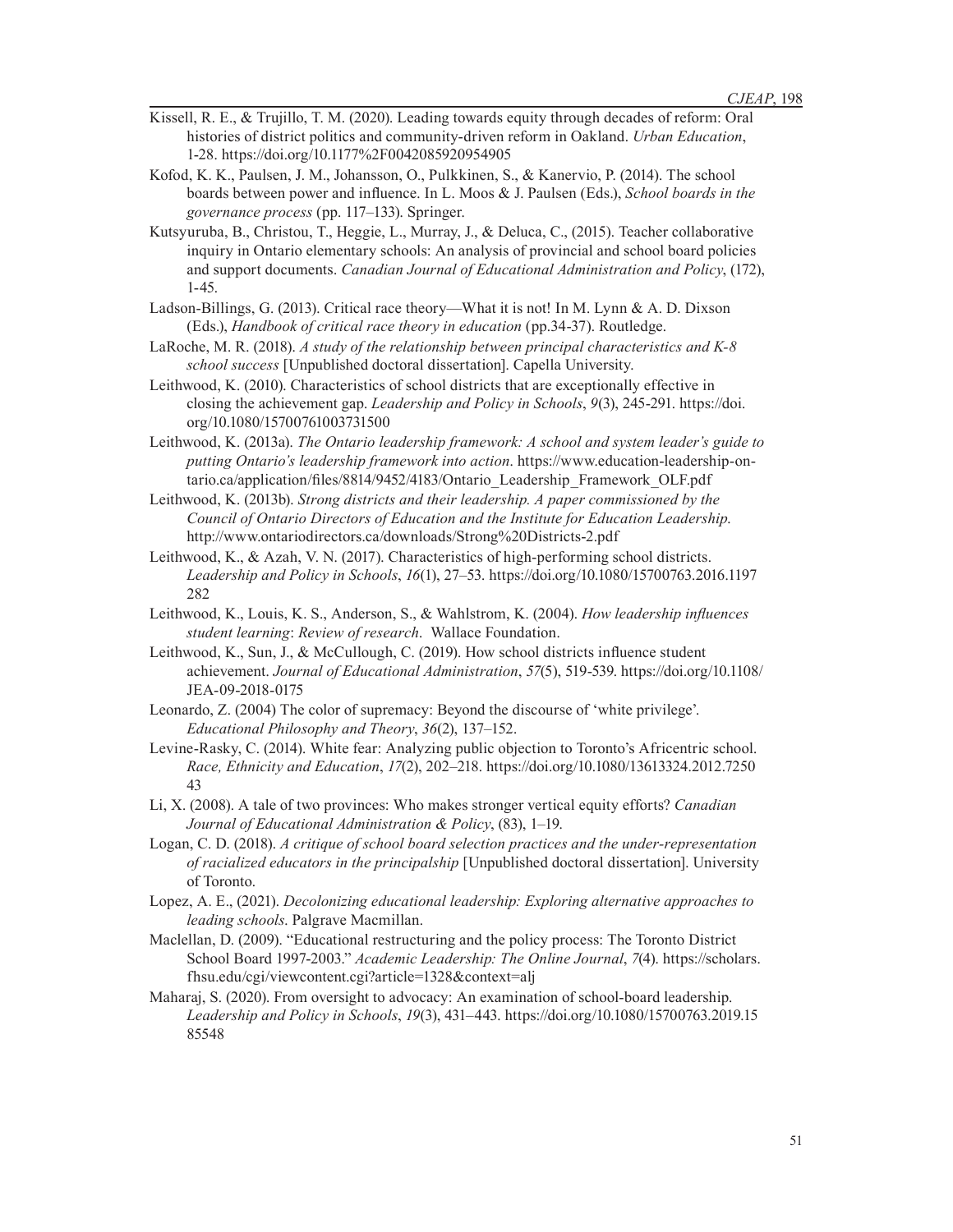- Martin, M. S. (2011). *The 1990 kirpan case: Cultural conflict and the development of equity policy in the Peel District School Board* (Publication No. 920160802) [Doctoral dissertation, University of Toronto]. ProQuest Dissertation Publishing. http://search.proquest.com/pqdtglobal/docview/920160802/abstract/47BB843985EA4B76PQ/1
- Martino, W., & Rezai-Rashti, G. (2013). 'Gap talk' and the global rescaling of educational accountability in Canada. *Journal of Education Policy*, *28*(5), 589-611, doi:10.1080/02680939 .2013.767074
- Mays, N., Pope, C., & Popay, J. J. (2005). Systematically reviewing qualitative and quantitative evidence to inform management and policymaking in the health field. *Journal of Health Services Research and Policy*, *10*(1), 6-20.
- McCaskell, T. (2005). *Race to equity: Disrupting educational inequality*. Between the Lines.
- McCaskell, T. (2010). Whatever happened to anti-racist education? *Our Schools, Our Selves, 19*(3), 31-45.
- McMahon, B. (2007). Educational administrators' conceptions of whiteness, anti-racism and social justice. *Journal of Educational Administration*, *45*(6), 684–696. https://doi. org/10.1108/09578230710829874
- McMahon, B. (2009). White educational administrators' understandings of race in a multicultural context. *Journal of Educational Administration and Foundations, 20*(2), 17.
- Milnes, T. P. (2017). *Perspectives of professional learning policy implementation for supporting English language learners in a rural Ontario school board*. https://qspace.library.queensu. ca/handle/1974/12395
- Nasser, S. (2021, March 2). Parents of Black children take matters into their own hands, launching Ontario school racism reporting tool. *CBC News.* https://www.cbc.ca/news/canada/toronto/anti-black-racism-reporting-tool-ontario-schools-1.5933508
- Nicholls, R. M. (2021). *A walk around the lake: Critical reflections on place of identity, equity, and inclusion in a rural Ontario school board.* https://tspace.library.utoronto.ca/ bitstream/1807/103318/3/Nicholls\_Rachael\_Marlene\_202011\_PhD\_thesis.pdf
- Ontario Ministry of Education. (n.d.) Education in Ontario. *Ontario.* https://www.ontario.ca/ page/education-ontario
- Ontario Ministry of Education. (2009). Ontario's equity and inclusivity education strategy. https://www.edu.gov.on.ca/eng/policyfunding/equity.pdf
- Paradkar, S. (2020, March 10). 'Black students' matter,' parents tell Peel district school board. *The Toronto Star.* https://www.thestar.com/opinion/star-columnists/2020/03/10/peelschool-board-bars-prominent-activist-from-property-amid-rising-tensions-with-black-community.html
- Parekh, G., Flessa, J. J., & Smaller, H. (2016). The Toronto district school board: A global city school system's structures, processes, and student outcomes. *London Review of Education*, *14*(3), 65-84. https://doi.org/10.18546/LRE.14.3.06
- Parekh, G., Killoran, I., & Crawford, C. (2011). The Toronto connection: Poverty, perceived ability, and access to education equity. *Canadian Journal of Education/Revue Canadienne De l'éducation*, *34*(3), 249-279. https://journals.sfu.ca/cje/index.php/cje-rce/article/view/941
- Popay, J., Roberts, J., Sowden, A., Petticrew, M., Arai, L., & Rodgers, M. (2006). *Guidance on the conduct of narrative synthesis in systematic reviews: A product from the ESRC Methods Programme.* https://www.lancaster.ac.uk/media/lancaster-university/content-assets/documents/fhm/dhr/chir/NSsynthesisguidanceVersion1-April2006.pdf
- Portelli, J. P., Vibert, A., & Shields, C. (2007). *Toward an equitable education: Poverty, diversity, and students at risk: The national report* (1st ed.). OISE/CLD.
- Rayside, D. (2014). The inadequate recognition of sexual diversity by Canadian schools: LGBT advocacy and its impact. *Journal of Canadian Studies*, *48*(1), 190-225. http://dx.doi. org/10.3138/jcs.48.1.190
- Rezai-Rashti, G. M. (2003). Educational policy reform and its impact on equity work in Ontario: Global challenges and local possibilities. *Education Policy Analysis Archives*, *11*, 51. https://doi.org/10.14507/epaa.v11n51.2003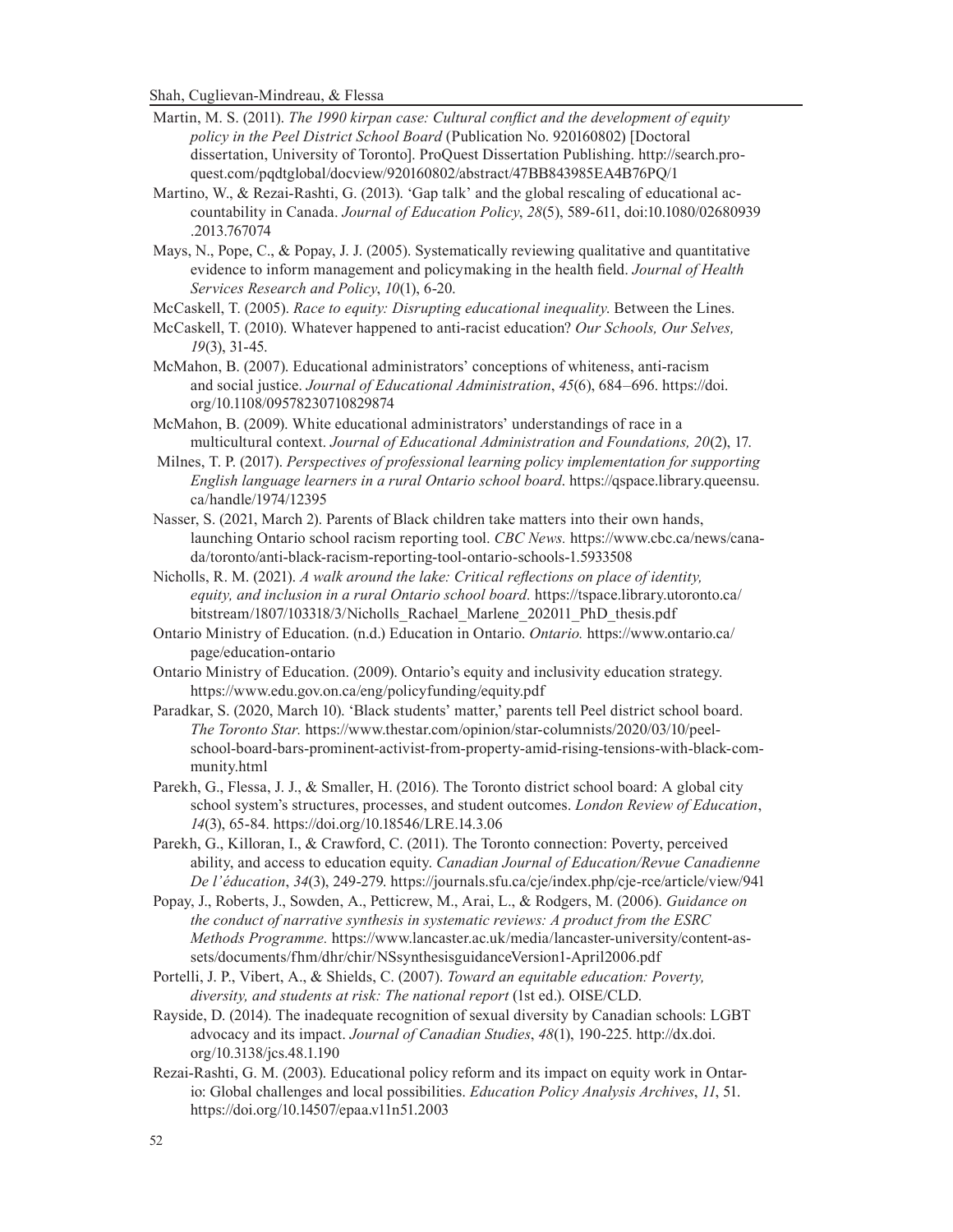- Rezai-Rashti, G., Segeren, A., & Martino, W. (2017). The new articulation of equity education in neoliberal times: The changing conception of social justice in Ontario. *Globalisation, Societies and Education*, *15*(2), 160–174. https://doi.org/10.1080/14767724.2016.1169514
- Rezai-Rashti, G., Segeren, A., & Martino, W. (2015). Race and racial justice in Ontario education. In S. Majhanovich & R. Malet (Eds.), *Building democracy through education on diversity* (pp. 141–158). Sense Publishers. https://doi.org/10.1007/978-94-6300-259-2\_8
- Robson, K. L., Anisef, P., Brown, R. S., & Parekh, G. (2014). The intersectionality of post-secondary pathways: The case of high school students with special education needs. *Canadian Review of Sociology, 51*(3), 193-215.
- Rorrer, A., Skrla, L., & Scheurich, J. (2008). Districts as institutional actors in educational reform. *Educational Administration Quarterly, 44*(3), 307-358.
- Ryan, J. (2003). Educational administrators' perceptions of racism in diverse school contexts. *Race Ethnicity and Education, 6*, 145-164.
- Ryan, J., & Tuters, S. (2017). Picking a hill to die on: Discreet activism, leadership and social justice in education. *Journal of Educational Administration, 55*(5), 569-588.
- Sampson, C., & Diem, S. (2020). Democratic (dis)engagement in school district decentralization: A critical analysis of actors and coalitions. *Leadership and Policy in Schools.* https://doi.org /10.1080/15700763.2020.1836230
- Sattler, P. (2012). Education governance reform in Ontario: Neoliberalism in context. *Canadian Journal of Educational Administration and Policy*, (128), 1-28.
- Segeren, A., (2016). *How schools enact equity policies: A case study of social justice leadership*. (Publication No. 4137) [Doctoral dissertation, University of Western Ontario]. Electronic Thesis and Dissertation Repository.
- Segeren, A., & Kutsyuruba, B. (2012). Twenty years and counting: An examination of the development of equity and inclusive education policy in Ontario (1990-2010). *Canadian Journal of Educational Administration and Policy*, (136), 1-38. https://journalhosting.ucalgary.ca/index.php/cjeap/article/view/42836
- Shah, V. (2016). *Urban District Reform for Equity: The Case of the Model Schools for Inner Cities Program in the Toronto District School Board* [Unpublished doctoral dissertation]. University of Toronto.
- Shah, V. (2018a). Different numbers, different stories: Problematizing "gaps" in Ontario and the TDSB. *Canadian Journal of Educational Administration and Policy,* (187), 31-47. https:// journalhosting.ucalgary.ca/index.php/cjeap/article/view/43198
- Shah, V. (2018b). Leadership for social justice through the lens of self-identified, privileged leaders*. Journal of Global Citizenship and Equity Education, 6*(1), 2-41. https://journals.sfu. ca/jgcee/index.php/jgcee/article/view/168/399
- Shah, V. (2020). The (un)intended outcomes of educational policy for equity on family and community engagement*.* In S. Winton & G. Parekh (Eds.), *Critical perspectives on education policy and schools, families and communities* (pp. 161-182)*.* Information Age Publishing.
- Sheppard, B., & Galway, G. (2016). School boards in Canada: Outworn relics of the past or champions of local democracy? *Journal of Educational Administration and Foundations*, *25*(1), 5-17.
- Sheppard, B., Galway, G., Brown, J., & Wiens, J. (2013.). *School boards matter: Report of the Pan-Canadian Study of School District Governance*. Pan-Canadian Study of School District Governance. https://cdnsba.org/wp-content/uploads/2013/01/School-Boards-Matter-Report-Small.pdf
- Shewchuk, S., & Cooper, A. (2018). Exploring equity in Ontario: A provincial scan of equity policies across school boards. *Canadian Journal of Education*, *41*(4), 917-953.
- Skerrett, A. (2008). Racializing educational change: Melting pot and mosaic influences on educational policy and practice. *Journal of Educational Change*, *9*(3), 261–280. https://doi. org/10.1007/s10833-008-9071-0